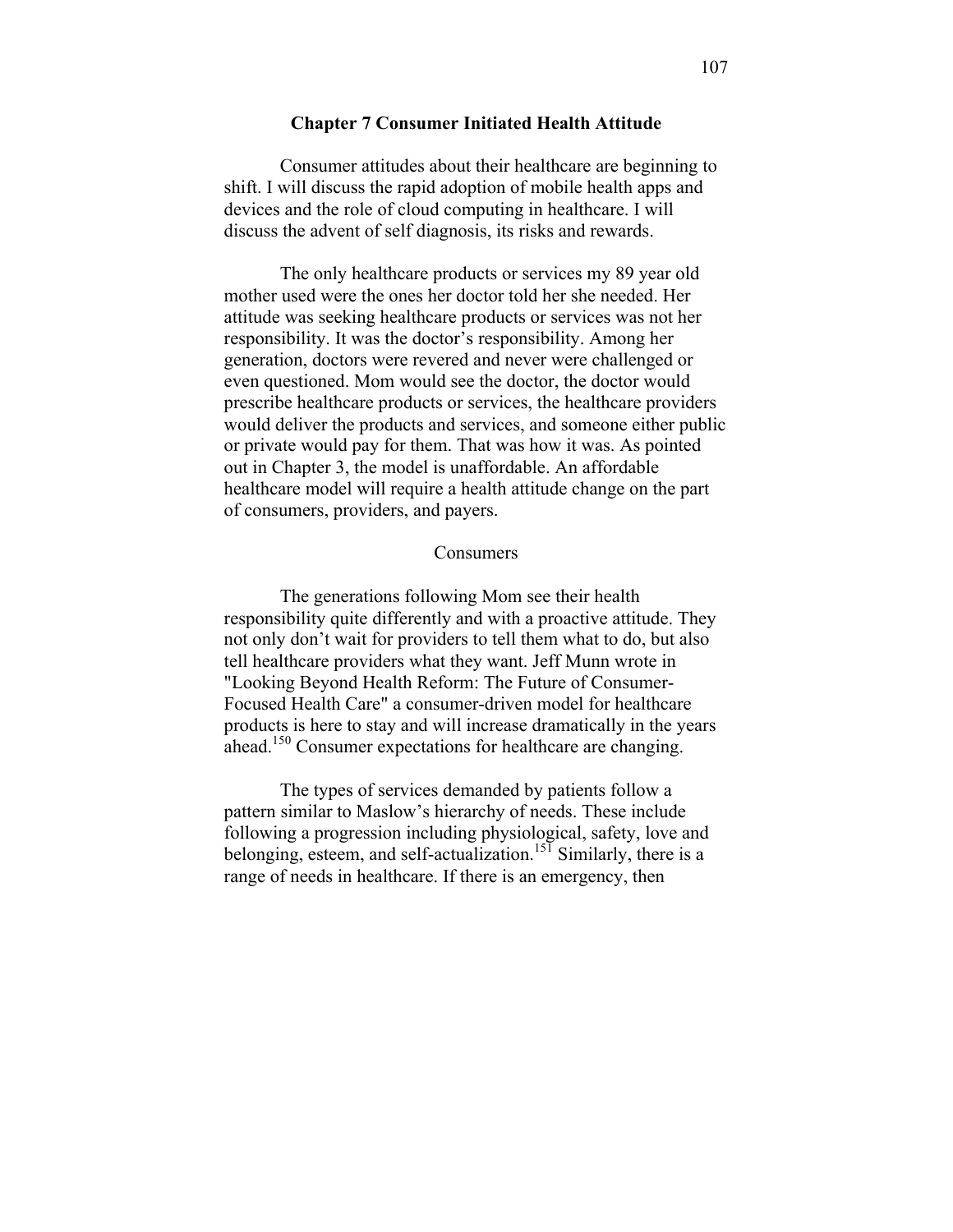consumers expect the ER to have the necessary services. If a surgical procedure is recommended, then consumers expect high quality service with a good outcome. In the future, consumers will expect genetic analysis including a projection of disease that is likely to develop and what to do to prevent it.

Many hospitals already do an excellent job of providing high quality emergency and surgical services and meeting the needs of consumers. The providers may receive high ratings for what they deliver, but consumers will expect more. Genetic research is being done by major hospitals in search of certain cancer cures. Consumers will expect genetic analysis as a routine part of their care, not just for research. President Obama's 2015 call for 1 million volunteers to have their genes sequenced is just the beginning.

The Joint Center for Cancer Precision Medicine, a collaborative initiative among Dana-Farber Cancer Institute, Brigham and Women's Hospital, Boston Children's Hospital, and the Broad Institute of MIT and Harvard are developing a new way of practicing cancer medicine. Rather than treating all patients with a particular type of cancer in the same way, the scientists at the new center study the DNA, RNA, and protein from individual biopsy samples to determine how cancers will respond to typical cancer drugs physicians prescribed. <sup>152</sup> Some patients may respond very well to a certain cancer drug while others may respond poorly. By knowing which response a patient may have, the pain and suffering of side effects can be avoided when the genetic analysis suggests the drug would provide no benefit to the patient.

The Joint Center is deploying state-of-the-art capabilities including "DNA sequencing and other tumor molecular profiling technologies, pathology, radiology, surgery, computational interpretation, and new tumor model systems, which are not available at most hospitals."<sup>153</sup> The genetic analysis performed at the center is utilizing the skills of biologists, bioinformaticians, and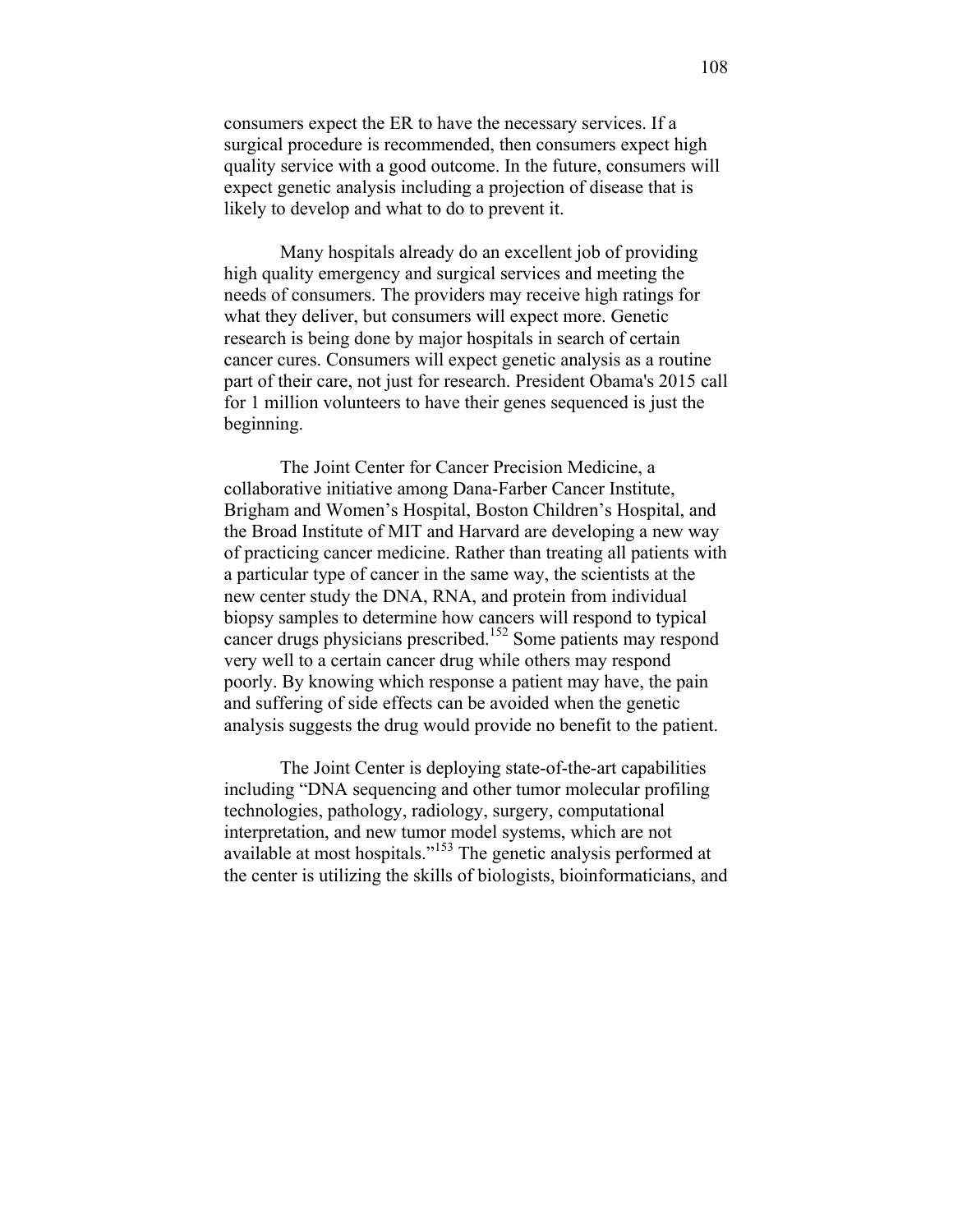software engineers to develop new algorithms for processing and interpreting the gene sequencing data with the goal of directly applying the results to individual patients. While what Dana-Farber is doing may sound more like research than patient care, it will not be long before patients will expect such interventions. Providers will develop such capabilities as a competitive differentiator in their market. $154$ 

## Healthcare Information

People's attitudes on healthcare are shifting and they are accepting more responsibility for their health. People also are collecting data related to their health. A study about migraine headaches published in *Neurology* more than a dozen years ago established the principle that keeping notes on one's health is a good tool for improving it. <sup>155</sup> Tracking one's health today is becoming a part of our daily lives.

The Pew Research Center's Internet & American Life Project performs surveys to study the evolution of the Internet, how Americans use the Internet, and how their online activities affect their lives.<sup>156</sup> In a January 2013 report, "Tracking for Health", Pew Research said that 69% of adults keep track of at least one health indicator. The survey of 3,014 adults indicated 60% tracked weight, diet, or exercise. Thirty-three percent tracked blood pressure, sleep patterns, headaches, or other healthcare indicators. Twelve percent tracked a health indicator for a loved one.

#### Exercise Tracking

One of the easiest health related measurements to track is the number of steps taken while walking or miles run. For athletes tracking may be essential for training, but exercise is important for everyone. Mechanical pedometers have been around for many years. The advent of electronic accelerometers silently and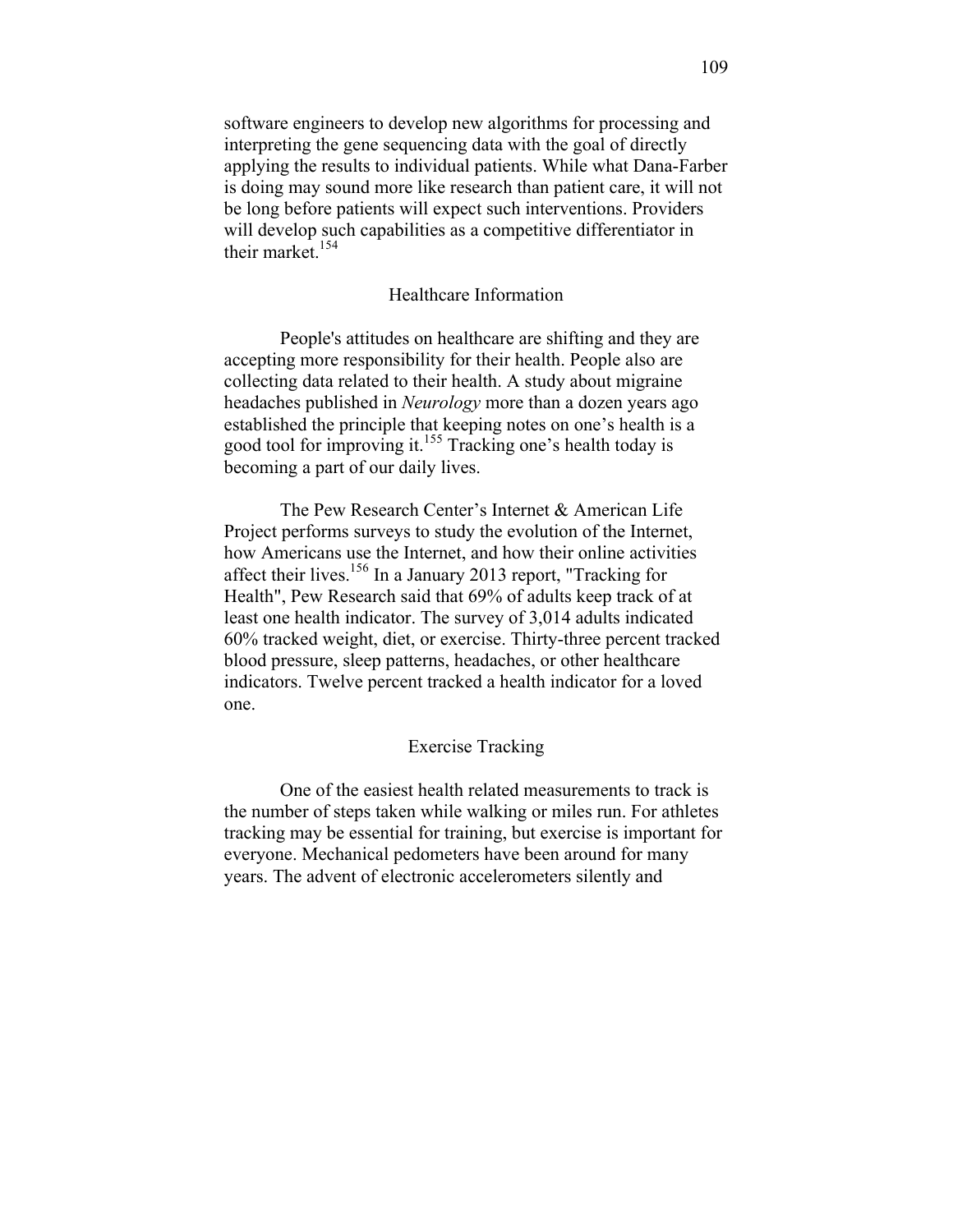accurately counting each step we take and each stair we climb can be embedded in very small devices. Fitbit and Jawbone devices have made tracking really simple. A device in your pocket, clipped to your clothing, or worn on your wrist can count each step and report the results to your smartphone. The smartphone then updates the results in your fitness database in the cloud. Users can set goals, join groups, share their results, and receive email awards and motivational messages.

Apple has taken exercise tracking to another level by incorporating a motion coprocessor chip in its iPhone 6 and iPhone 6 Plus. The new M8 chip continuously measures motion data using its accelerometer, compass, gyroscope, and barometer. The sensors automatically measure your steps, distance, and changes in elevation. Apple iPhones include a built-in Health app. An app is the abbreviated name for a computer software application. The Health app is a built-in companion to the calendar, messages, reminders, mail, address book, and other apps that are part of the operating system of iPhones and iPads. Third-party apps can build upon the basic measurement of steps and distance. For example, the MapMyWalk fitness app draws a map of where you walk or run. The app saves the route so you can take the same route in the future or share the route with friends. The log in MapMyWalk shows a cross-section of the elevation you encountered during the exercise. At each mile, a voice announces your distance, cumulative pace, and your split pace.

In "Exercise: Seven Benefits of Regular Physical Activity", Mayo Clinic suggests exercise is better for you than you think. It says, "From boosting your mood to improving your sex life, exercise can improve your life."<sup>157</sup> Mayo Clinic outlines specific benefits saying that exercise controls weight, combats health conditions and diseases, improves mood, boosts energy, promotes better sleep, puts the spark back into your sex life, and can be fun.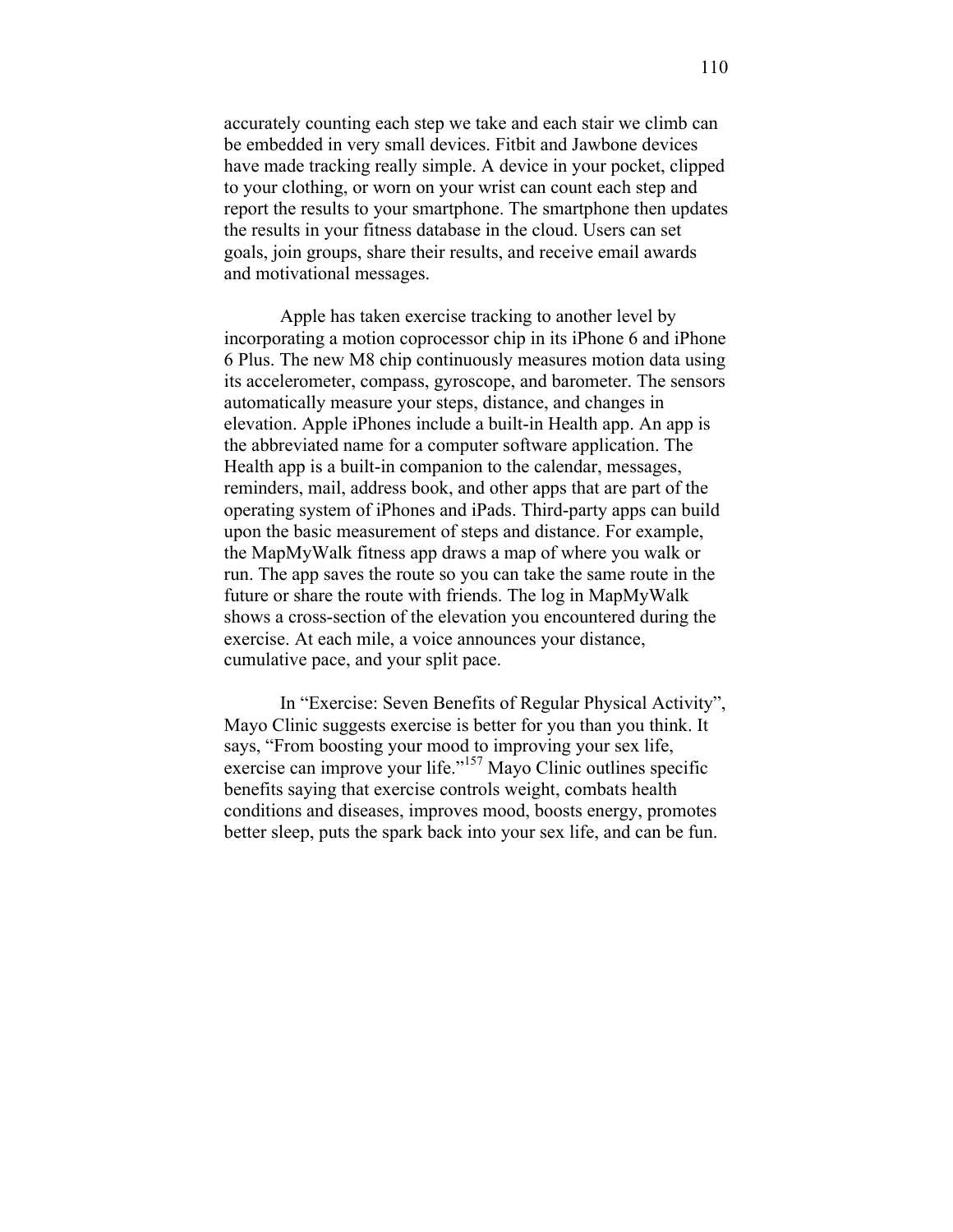#### Mobile Health

Although exercise is irrefutably important in our lives, mHealth can provide assistance in many more ways. As important as recording steps and miles are, they represent the tip of the iceberg of healthcare data consumers will be collecting. An explosion of healthcare related devices connected to smartphones is enabling a consumer-led revolution in healthcare. The National Institute for Health (NIH) has defined the burgeoning area as mHealth, the use of mobile and wireless devices to improve health outcomes, healthcare services, and health research.

According to the Healthcare Information and Management Systems Society, health, fitness, and technology companies are marketing more than 40,000 health-related apps. Many of these apps will work in conjunction with HealthKit, Apple's foray into the healthcare space announced as part of its newest line of iPhones. The concept behind HealthKit is to provide a repository for the storage of not only steps and miles, but sixty different types of data such as respiration rate, cholesterol, blood glucose, body temperature, weight, body mass index (BMI), oxygen saturation, sleep analysis, and nutrition. Apple has given technical details about HealthKit to app developers so they can create apps that store data in the Apple repository. For example, an app might connect a body temperature sensor via Bluetooth to the iPhone and transfer the date, time, and temperature into the HealthKit repository. A consumer may have dozens of apps that are collecting data and placing it in the iPhone or iPad Health app.

Apple's vision does not stop there. Using rigorous security techniques, the Health app can allow data to be shared with friends, family, physicians, and research databases. The consumer will have complete control over who can see what and whether it is a one-time look or continual access. When a physician orders a lab test or imaging study, the results will be returned directly to an app on the consumer's iPhone. Consumers will be able to see statistical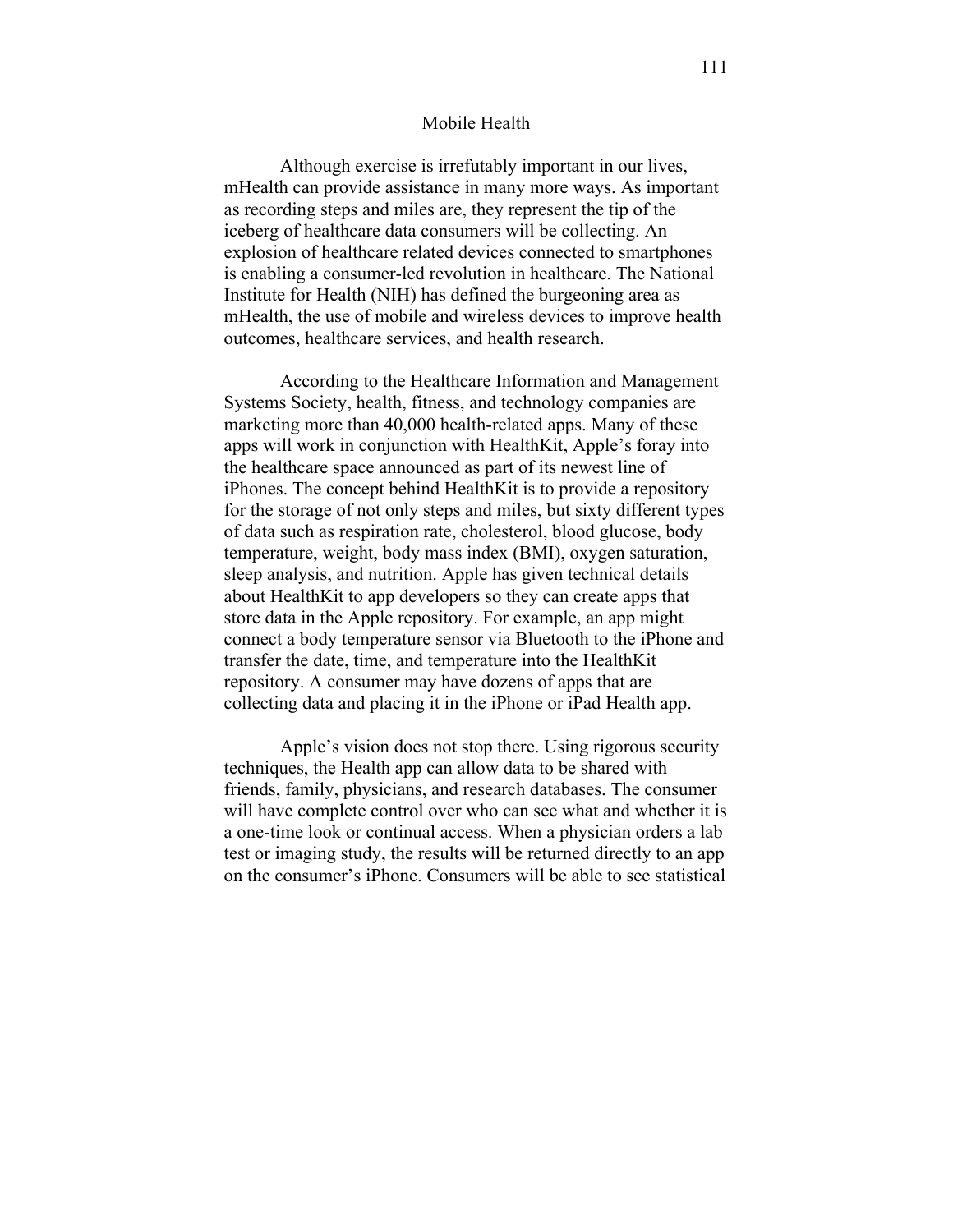analysis and graphs of their health data. Apple is negotiating with major healthcare providers such as Athenahealth, Cerner, Kaiser Permanente, Mayo Clinic, and EHR providers such as Epic and Allscripts to help them use HealthKit to integrate their systems with the Health app. In effect, Apple is putting itself in the position of a conduit through which vast amounts of health data will flow between consumers, physicians, hospitals, medical device manufacturers, laboratories, and healthcare software providers.

The risk to Apple's brand is significant if security is not ironclad, but if Apple is successful, it could give them a significant advantage as the mobile device maker of choice. For consumers, it has the potential to empower them to manage their health and use the healthcare system more effectively.

### Personal Supercomputers

In 1976, Seymour Cray introduced the first supercomputer, the Cray-1. The term supercomputer meant it was the most powerful computer at the time. As for the Cray-1, it was super in many respects. It cost \$5-\$10 million, weighed more than 5 tons, and used as much electricity as ten homes. Super as it was, the Cray-1 had no app store, could not play a song, or even make a phone call. Scientists and researchers embraced the Cray-1 because it enabled them to perform scientific simulations and explore data at a speed not previously possible. In total, the Cray-1 sold less than 100 supercomputers.

Fast-forward 39 years from the introduction of the Cray-1 to Apple's iPhone 5S and iPhone 6 Plus. These devices are more than 100 times more powerful than the Cray-1 in every respect, and hundreds of millions of people around the world carry them in their pocket or purse. The iPhone 6 may make the S in 5S stand for slowpoke. The iPhone 5S has a processing chip called the A7 that set a new level of performance. The iPhone 6 has a new chip called the A8 that includes more than two billion transistors and even is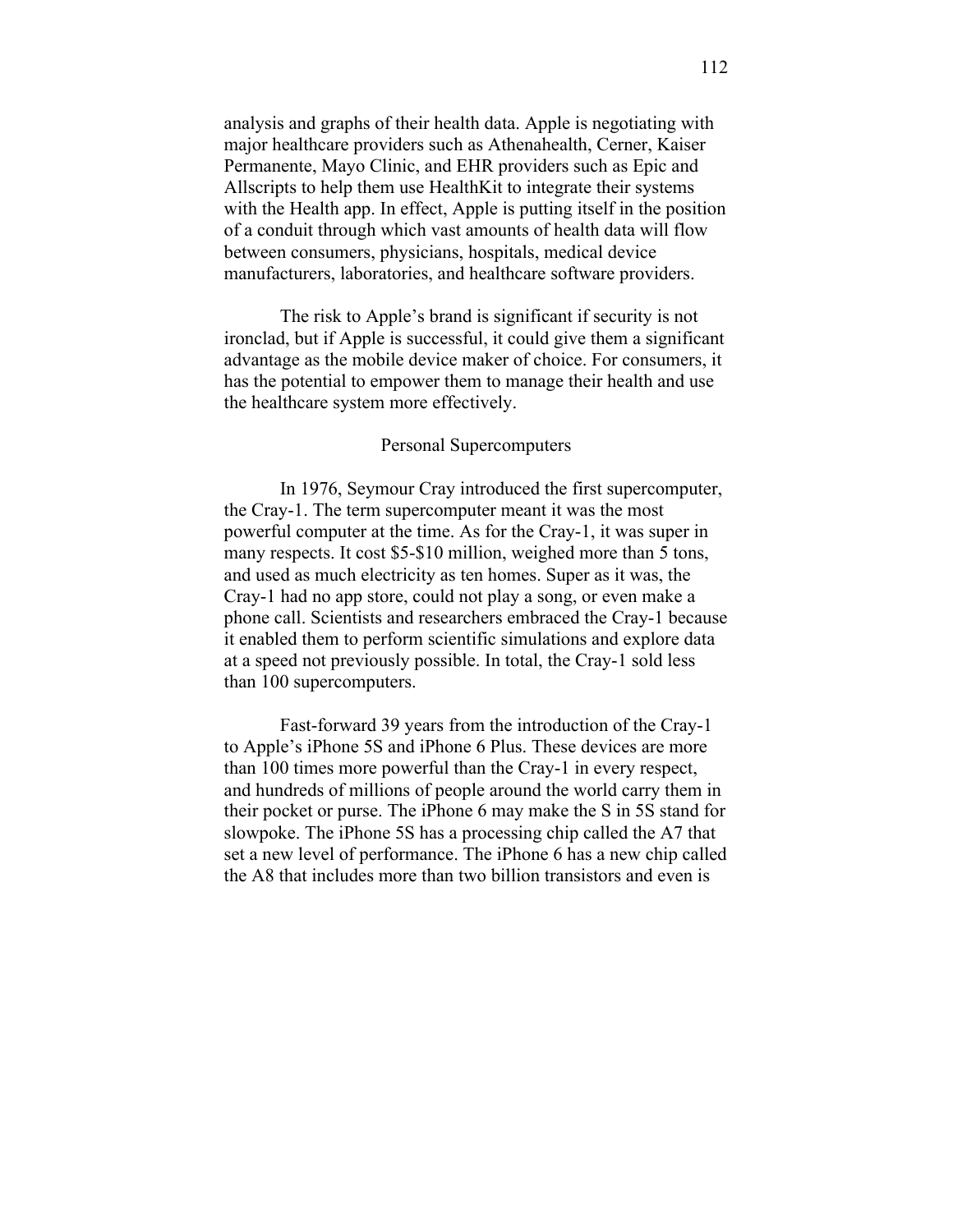faster. In addition to the Apple A7 supercomputer chip, the iPhone 5S includes a second chip called the M7, and the iPhone 6 and 6 Plus have an M8. The M stands for motion and the chip is able to determine if you are moving, how fast you are moving, your latitude and longitude, direction of travel, your pace, and the barometric pressure to determine your altitude. The iPhones and iPads we take for granted are truly supercomputers. I call them personal supercomputers and will take the liberty to label them as PSCs.

Apple is not the only manufacturer of PSCs, but the company focus on healthcare and the introduction of the HealthKit are particularly relevant to *Health Attitude*. We will see an amazing growth of apps to take advantage of the iPhone's features and performance. IBM and Apple have announced a strategic partnership to focus on healthcare and other important industry segments. Analysts expect IBM will develop over 100 apps focused on healthcare.

### PSC Apps and Devices

The availability of mHealth apps can help consumers to proactively manage their health and wellness. The mHealth apps can promote healthy living, and gain access to a plethora of useful information whenever they want and on whatever device they want to use to retrieve it. Innovators are developing new mHealth apps and devices at a frenetic pace. Consumers have a healthy attitude about adopting them. According to industry estimates cited by the FDA, 500 million smartphone users worldwide will be using a healthcare application in 2015, and by 2018, 50% of the more than 3.4 billion smartphone and tablet users including healthcare professionals, consumers, and patients, will have downloaded mobile health applications.<sup>158</sup> As consumers adopt mHealth devices, they will be performing tests at a much lower cost than traditional laboratories.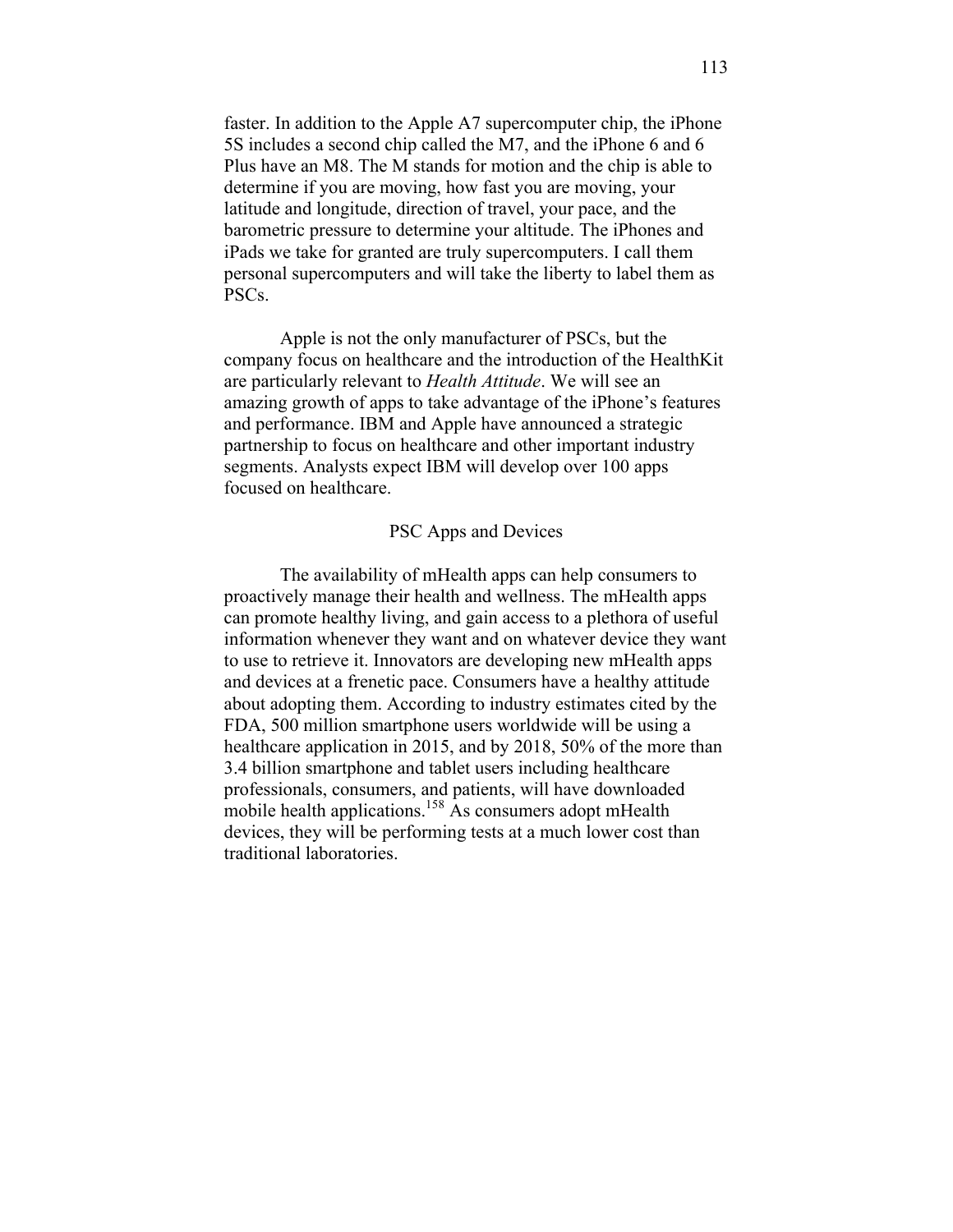The term regulation is anathema to many technology innovators who fear the bureaucrats will inhibit getting new ideas to market. When it comes to healthcare, regulation is a different story. The FDA sees the widespread adoption and use of mobile technologies as creating new ways to improve health and the delivery of healthcare services. The key to determining if a smartphone app or attachment should be subject to regulation is based on whether or not they are classified as devices. The FDA defines a medical device as one used as an accessory to a regulated medical device, or that transforms a mobile platform into a regulated medical device. Through 2013, the FDA has approved more than 100 such devices, and as of the middle of September 2014, the agency approved 23 additional devices.<sup>159</sup> The paragraphs that follow describe some mHealth apps and devices, some of which are not approved by the FDA.

**AliveCor**. The AliveCor is an FDA approved heart monitor which attaches to the back of an iPhone. The consumer simply holds two fingers from each hand on the back of the iPhone, and in 30 seconds, the AliveCor device takes the equivalent of a singlelead electrocardiogram (ECG). The device saves the ECG data in the iPhone and the app allows the consumer to annotate, store, display, and share the ECG data with a doctor. AliveCor claims clinical studies demonstrated the AliveCor Heart Monitor's accuracy to be comparable to readings from Lead 1 of standard ECG machines, but at a fraction of the cost.<sup>160</sup> The ease of use and lack of potentially irritating sensors attached to the skin will be appealing to consumers. AliveCor received FDA approval in September 2014 to extend the basic ECG to detect atrial fibrillation, a condition presenting a major risk for stroke.

Dr. Eric Topol, author of *The Creative Destruction of Medicine: How The Digital Revolution Will Create Better Health Care*, said that 75% of monitoring performed in the doctor's office or hospital could be eliminated with smartphone devices such as the AliveCor Heart Monitor.<sup>161</sup> Steven G. Burrill said that the rapid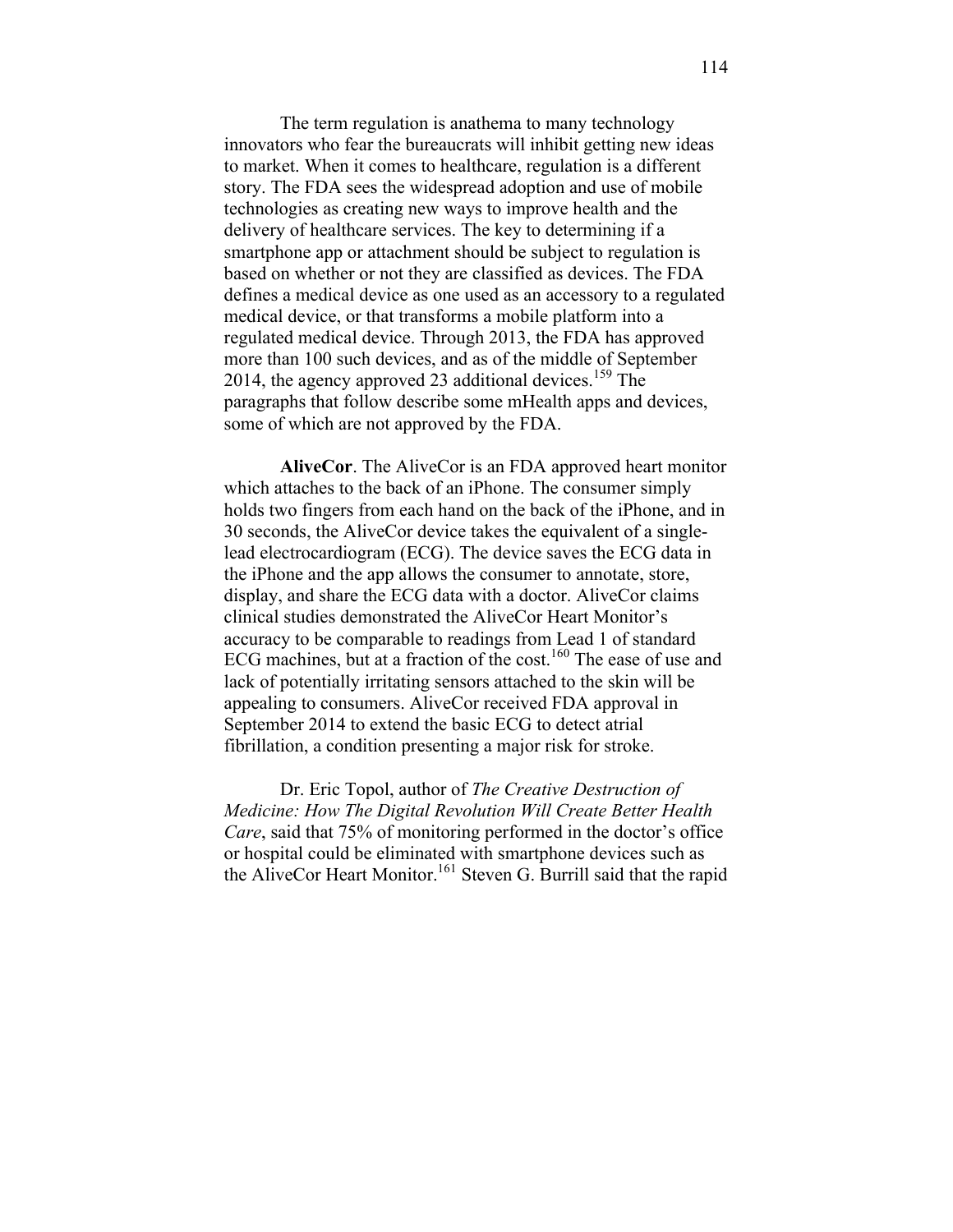growth of such devices might bend the healthcare cost curve favorably.<sup>162</sup>

**The CellScope Oto**. My four children and six grandchildren's ear infections required many hours in the doctor's offices. Ear infection, or otitis media, is the most common diagnosis in preschoolers and affects 75% of children by age six. In the United States, the disease results in 30 million physician visits per year.<sup>163</sup> The doctor visit and follow-up care add billions of dollars to the cost of healthcare.

Enter the CellScope Oto, a new consumer device turning an iPhone into an ear-inspecting otoscope.164 A simple clip-on attachment puts a scope over the iPhone's camera lens and enables it to take pictures of a child's ear canal. The accompanying app magnifies the image and sends it to a pediatrician who can study it remotely. Taking pictures daily could allow the physician to monitor progress and potentially avoid unnecessary antibiotics, which could help reduce cost and the risk of antibiotic resistance. With the power of the PSC, the analysis of the photo will ultimately be done in the smartphone with the diagnosis merely corroborated with the doctor. Parents will save many trips to the doctor's office.

**Cholesterol Application for Rapid Diagnostics**. Some apps can take photos to a new level and leverage the power of the mobile PSC. A team of engineers at Cornell University has developed the smartphone Cholesterol Application for Rapid Diagnostics (SmartCARD).<sup>165</sup> A consumer can extract a single drop of blood and place it onto a small paper strip whey they then insert the strip into a slot in the SmartCARD attachment to the iPhone. The camera takes a photo of the strip and the PSC performs a colorimetric analysis displaying your cholesterol level in a matter of seconds. Not only could such an mHealth device and app save millions of dollars of laboratory blood tests, but they also could enable a consumer to better manage their cholesterol level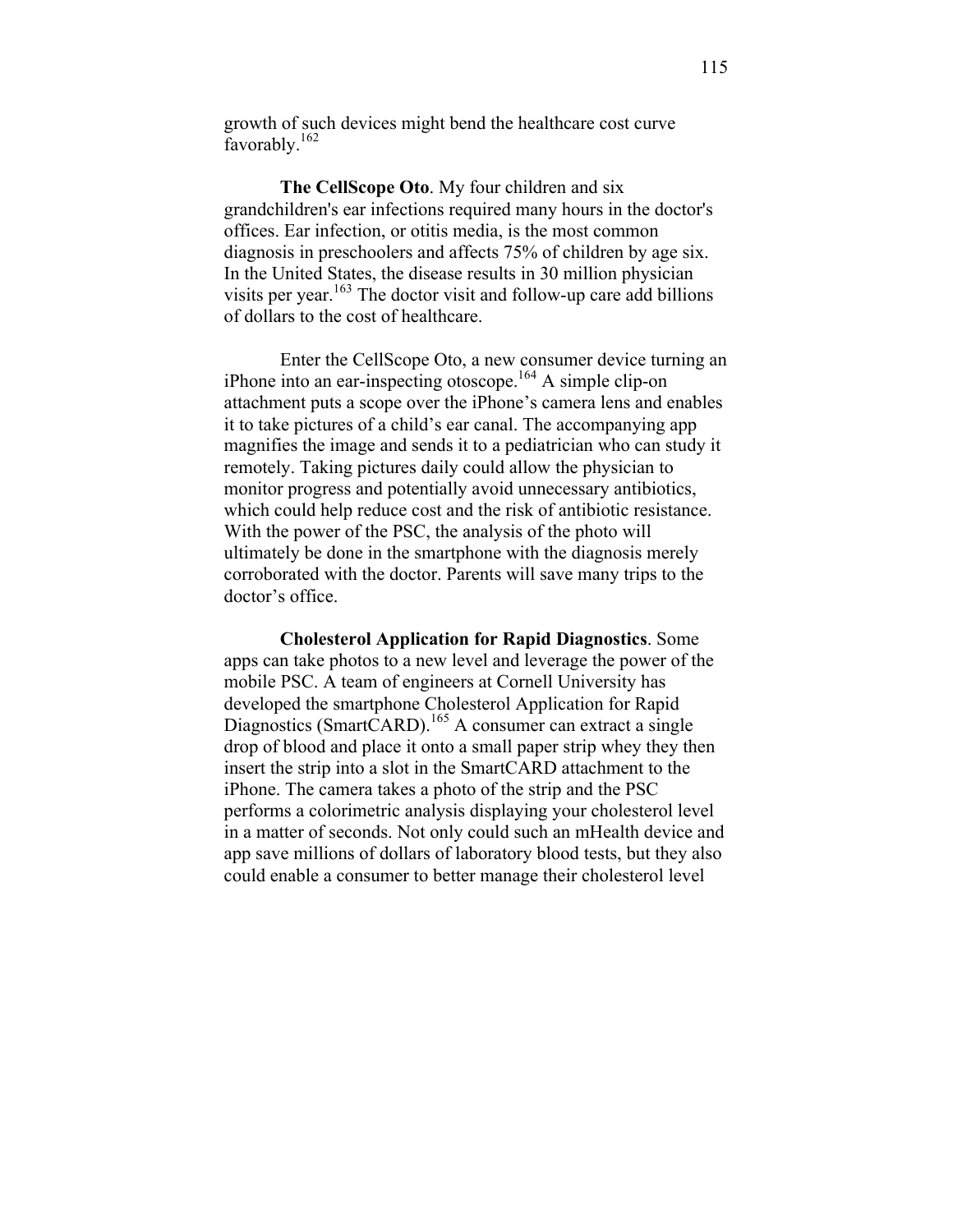and determine the effectiveness of dietary changes. A more frequent test, rather than as part of an annual medical examination, could enable better cholesterol management by the consumer. The new app is not yet commercially available but, when it is, it will probably include the differentiation between "good" and "bad" lipids, just like the labs do.

**Propeller**. More than 50 million people are affected by either asthma or chronic obstructive pulmonary disease. Many of those affected use inhalers when they experience symptoms resulting in swollen airways making it difficult to breathe. The propeller device is a sensor, which connects to a smart inhaler. The inhaler reports the latitude and longitude at the time of an inhalation.166 The FDA approved the Propeller inhaler in September 2014 for both diseases.

Propeller Health worked with data scientists from IBM to collect data from consumers with asthma. The data was supplemented with data about weather and air quality. This allowed researchers and IBM to develop maps of where the conditions are most hazardous for asthma patients so they can avoid such locations.

**Lumoback**. I met Dr. Charles Wang, a young physician with an MBA who has a great vision for using mobile technology to address back pain at the Demo conference in San Jose. Dr. Wang developed a concept to use a stick-on sensor similar to a Band-Aid you place on your back. The sensor can tell when you are following good posture or when you are slouching. The sensor sends data to your mobile phone and an app alerts you to your bad posture and keeps track of your habits. The theory is looking at the data with your app will lead you to more healthy habits and less back pain. The FDA approved device lists for \$149.

**Cue**. Since the iPhone has the power of a supercomputer, it is going to be the host for a wide range of healthcare related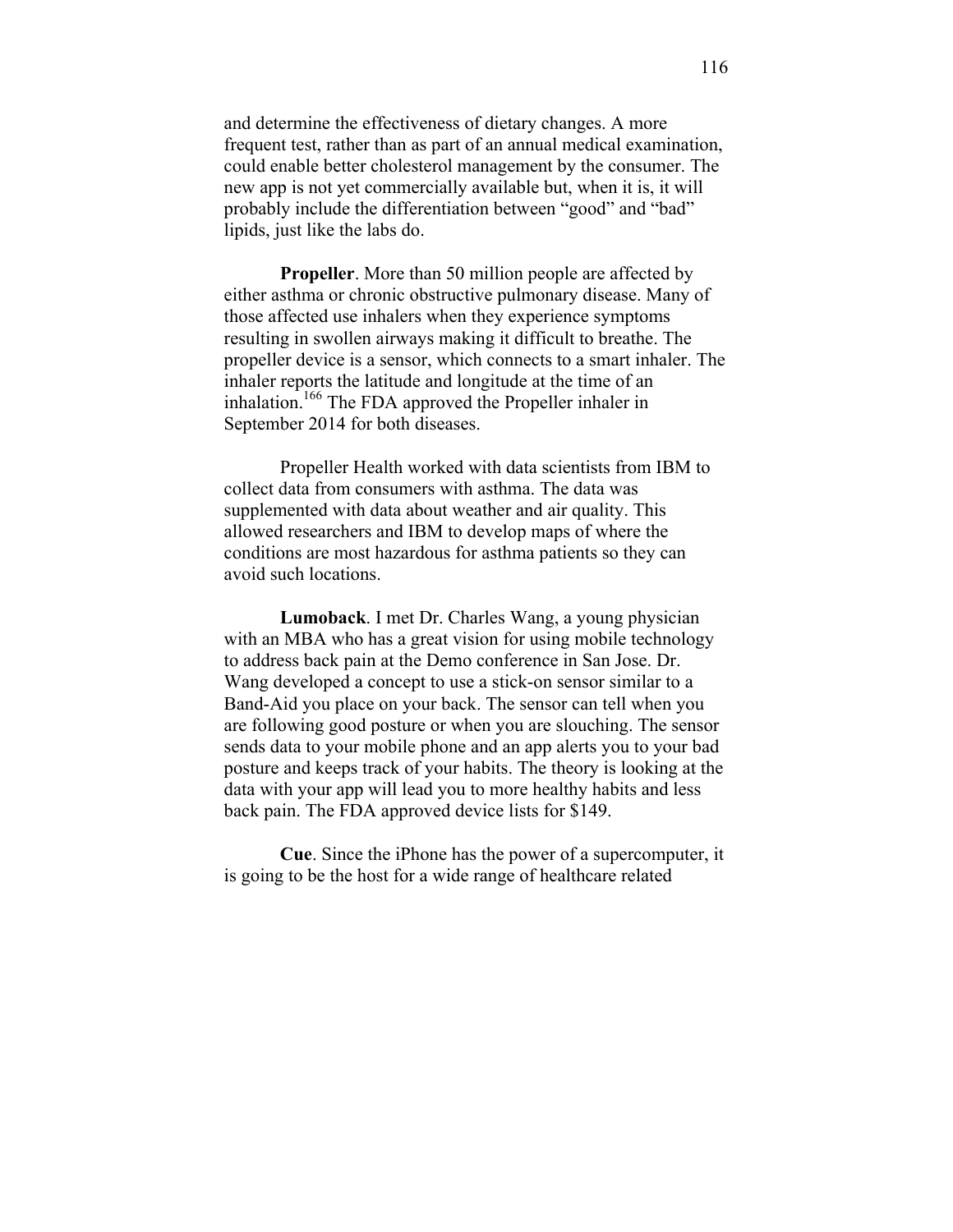consumer devices and related apps. One of the latest comes from a San Diego startup named Cue. The company has developed a compact, consumer-oriented device which can detect five biological conditions at a molecular level. This is not a fitness tracker. To the contrary, the compact and simplistic looking device is a mini-laboratory that has been years in the making. With a simple nasal swab and insertion into the Cue device, the biological data is transferred to your iPhone and then compared with data from the Cue cloud to determine recommended dietary or other actions. 167

> When Cue launches in summer 2015, it will have five tests available tests

> 1. Inflammation: The cue can detect the level of Creactive protein, a commonly used marker of inflammation. Based on the level of the marker, a consumer may get suggestions on how to optimize workouts, speed up recovery, and maintain a healthy heart.

> 2. Vitamin D: Vitamin D, often called the "sunshine vitamin", is a hormone produced by the body when the skin absorbs sunlight. Cue suggestions might include spending more or less time in the sun to achieve well-balanced health.

> 3. Fertility: Cue says that tracking the detected level of Luteinizing Hormone is the best tool to determine the ideal time to conceive a child. The device helps women track the hormone level as an indicator of fertility trends, and Cue can recommend food choices that are claimed to support fertility. Cue will provide alerts when the hormone level is at an optimum time for conception.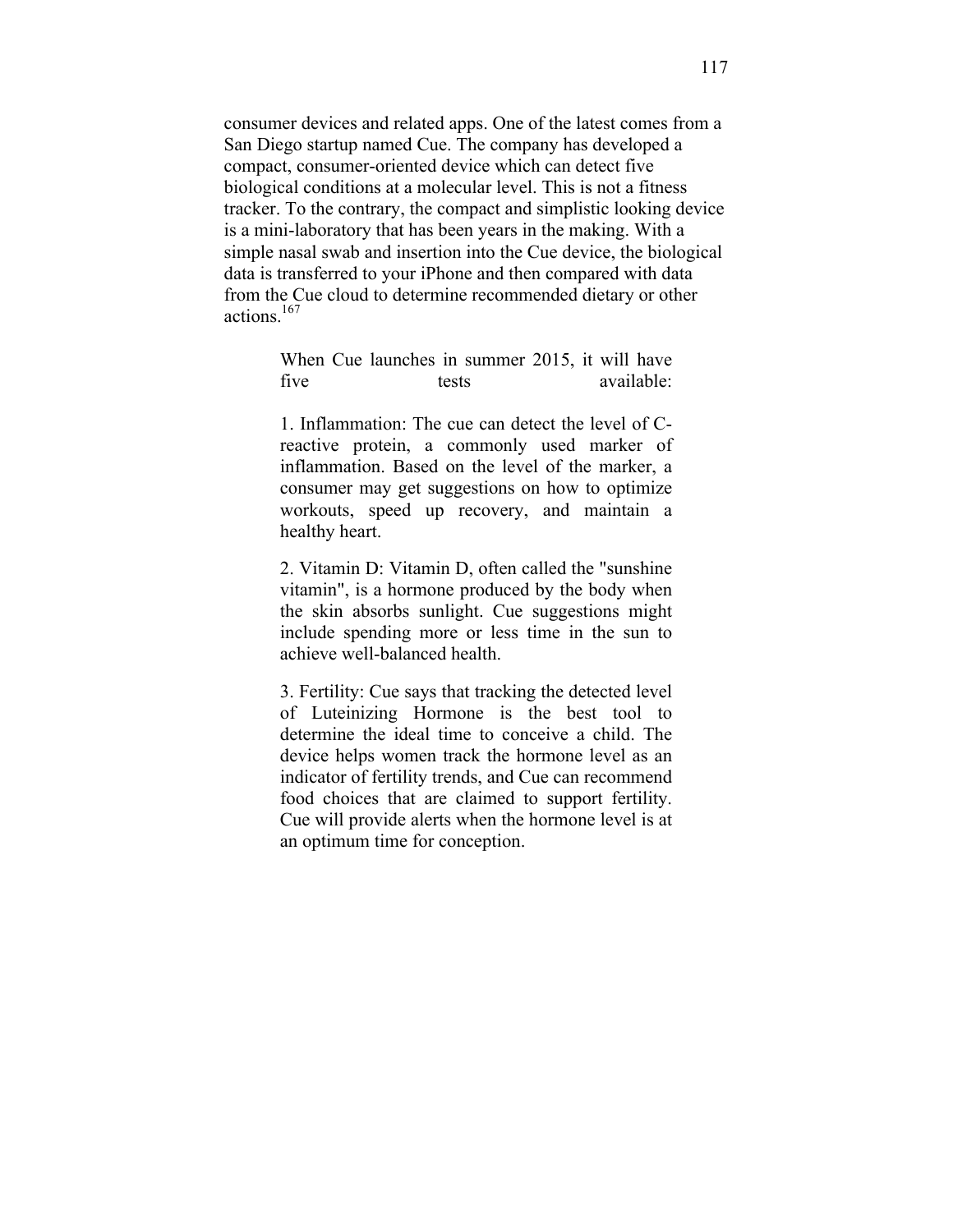4. Influenza: Cue detection of flu can find an early warning that can enable you to see a doctor early and get an appropriate treatment alert.

5. Testosterone: Testosterone is an essential hormone for health and well-being as well as the prevention of osteoporosis. <sup>168</sup> Cue claims its recommendations can help you plan exercise, training, and diet that can boost your natural testosterone levels.

In 2015, the Cue device is expected to retail for \$199. It is considered a "consumer health product" at this stage, but the company is hoping for an FDA approval so that it can join the growing list of consumer medical devices.

**World's Smartest Thermometer.** Kinsa has received FDA approval for an innovative thermometer they call the world's smartest. The thin and flexible device plugs into the audio jack of an iPhone or Android smartphone. The senor end of the thermometer can be used orally, under the arm, or rectally. The engaging screen from the app may make it easier to take the temperature of a fidgety and sick child. Like other mHealth apps, the device information is recorded in the smartphone, and in the case of the iPhone, in the Health app. When you are at the pediatrician's office, you can tell him or her exactly when and how your child's symptoms began by pulling out your phone. The app accommodates individual profiles for each family member and tracks illness history. The Kinsa thermometer became available in 2014 for \$29.99.

**HomeLink**. Alere Connect, formerly known as MedApps, received FDA approval for its HomeLink, a hub that connects to blood pressure monitors, pulse oximeters, glucose meters, and weight scales via USB or Bluetooth. Both connection methods are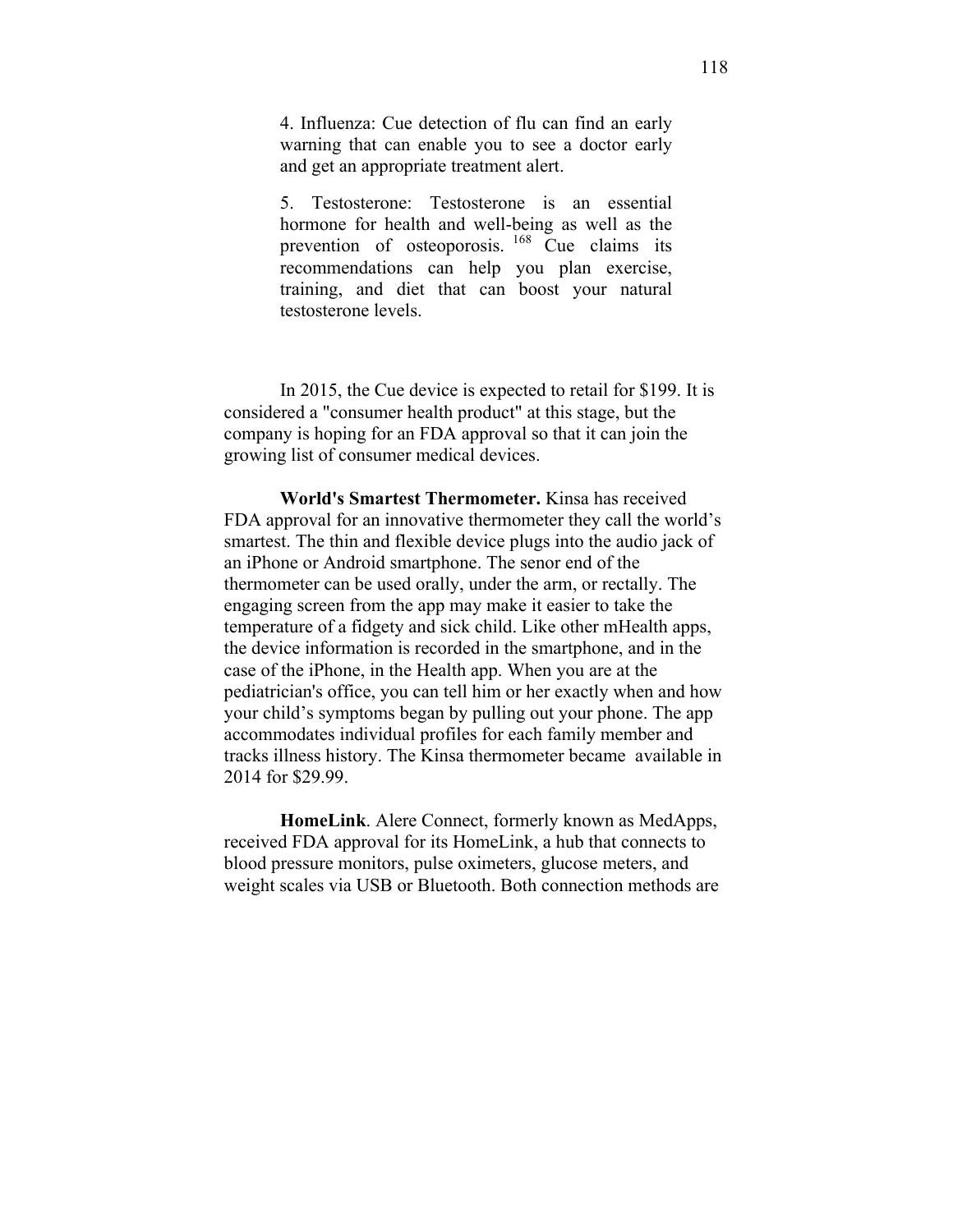available on nearly all personal computers. The HomeLink hub transmits the data collected from the consumer by the individual devices to an alarm center or healthcare provider using a cellular radio link.<sup>169</sup> The advantage of this approach is it simplifies data transmission for consumers that may not have broadband Internet service or do not have the skills to connect the hub to a local area network in the house.

**QardioArm**. QardioArm is an FDA approved smart blood pressure monitor which measures your systolic/diastolic blood pressure and heart rate. The wireless monitor design makes it light, compact, and portable. In addition to blood pressure and heart rate, the device can detect an irregular heartbeat. QardioArm claims to have a proprietary relaxation function and multi-measurement averaging feature allowing greater accuracy.<sup>170</sup> The device turns on when you unwrap it and it connects to your smartphone with Bluetooth. After you put the device around your arm and press the start button, all readings are automatically recorded and uploaded to Qardio's secure cloud. You then can share your data as you see fit with your family, friends, or doctor. I anticipate Qardio will use HealthKit to develop the interface to Apple's Health app.

**Otoharmonics**. Otoharmonics, a startup supported by Cedars-Sinai Medical Center, received FDA clearance for an iPad and iPod Touch app which treats a medical condition called tinnitus.<sup>171</sup> Tinnitus is a condition with which I can identify because I have had it since 1985. I still remember the pleasant day in November when I was blowing leaves from my property. Ear protection was not commonplace back then. I was using a backpack-style leaf blower for more than two hours until the blower ran out of gas. At that moment I heard loud ringing in my ears like what one experiences when hearing a loud noise such as a gunshot. The ringing in both of my ears has continued 24x7 since then.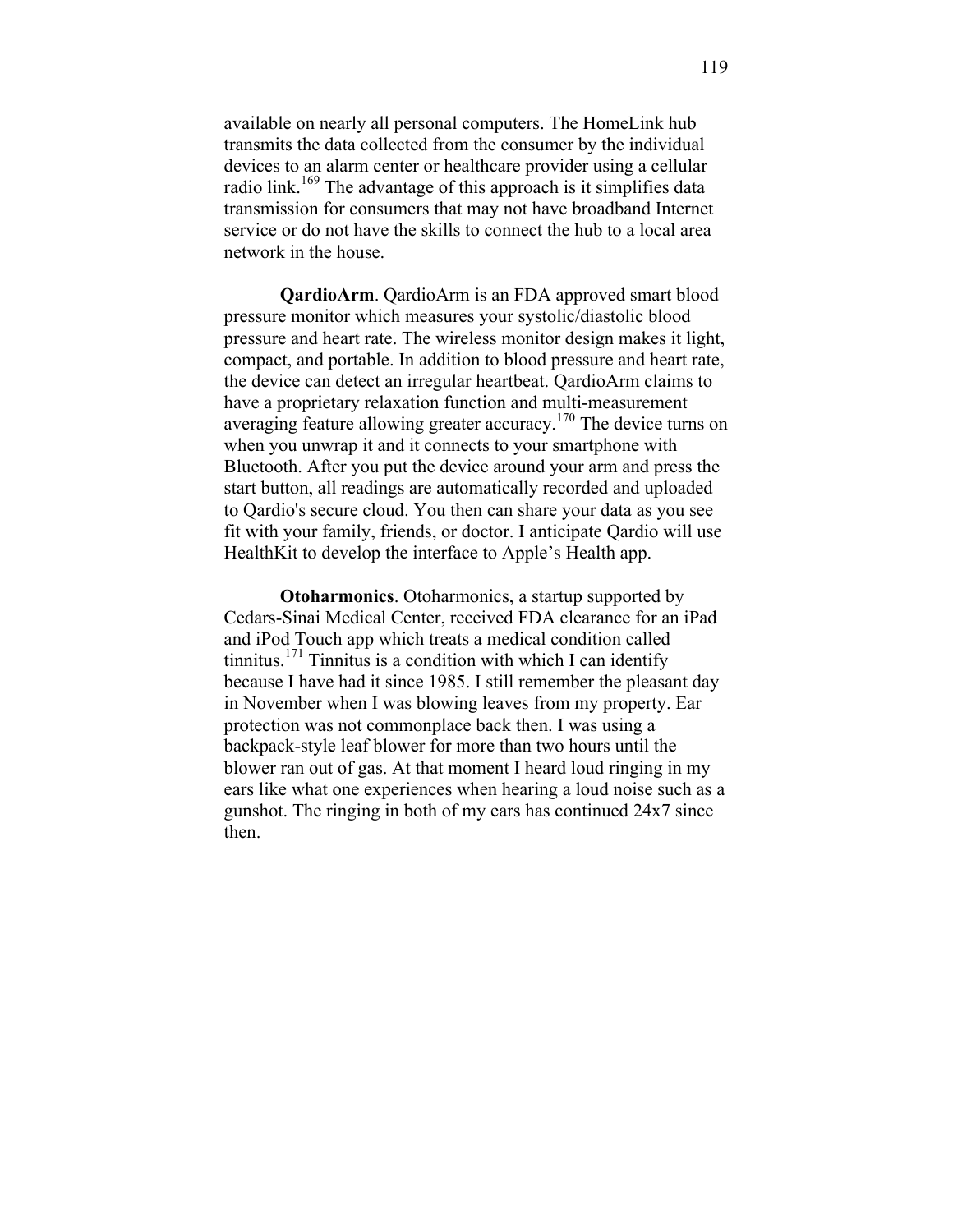Subjective tinnitus is the perception of a sound within the ear that cannot be heard by others. Although tinnitus is usually described as 'ringing in the ears', the variety of sounds and combinations people perceive are as widespread as the condition. Some people get tinnitus from too much loud music, some from war-zone military service, and some from excessive noise in the workplace. Regardless of how it begins and what it sounds like, tinnitus can range from mildly bothersome to debilitation. There is no cure for tinnitus, but Otoharmonics has developed an mHealth app called the Levo System that may provide relief. Using an iPad app, a hearing practitioner works with you to determine the pattern of sound you experience. He or she then prepares a proprietary set of sound patterns and puts them on an iPod Touch outfitted with custom made ear buds. You take the iPod home and sleep with the sound patterns. Feedback to the practitioner allows for incremental changes and improvements over time.

**Gmate Smart Glucometer.** A glucose meter, glucometer, is a medical device for determining the approximate concentration of glucose in the blood.<sup>172</sup> The glucometer is a key element of home blood glucose monitoring for people with diabetes mellitus or hypoglycemia. The consumer places a drop of blood, obtained by pricking the skin with a lancet, on a disposable test strip the meter reads, calculates the blood glucose level, and displays the result.

New York City based medical device maker Philosys has received FDA approval for its Gmate Smart glucometer, which consumers plug into the audio jack of an iPhone and launch the Gmate Smart app. One of the advantages over the traditional glucometer is with each use of the app, the consumer can add supplementary notes to the reading such as nutrition or fitness data, or medication information. The app has a log of prior readings and can display averages over 1, 7, 14, 30, and 60-day periods. The Apple Health app will accommodate glucometer data, and it is likely Philosys will update their app with HealthKit.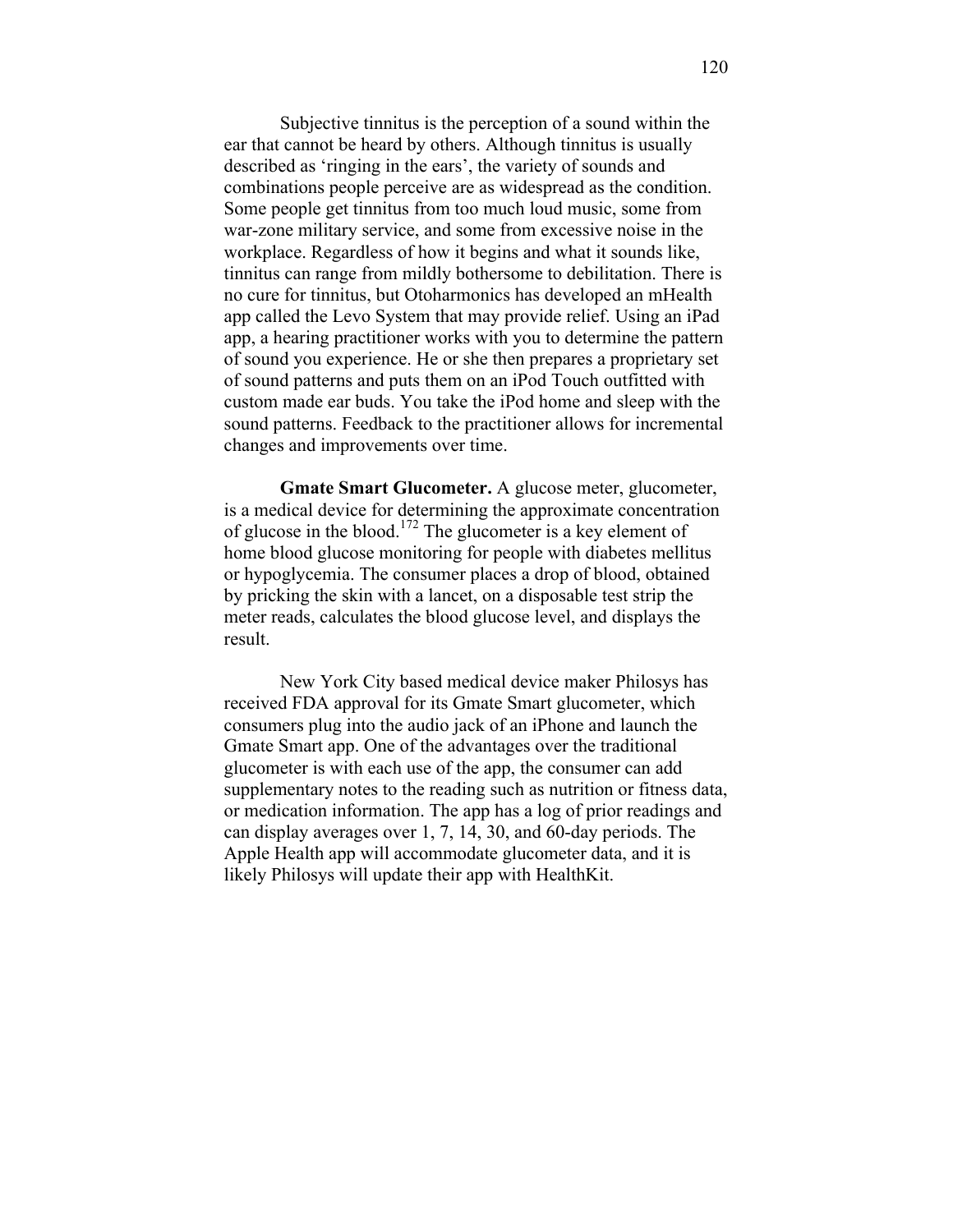**Eko Devices**. Connor Landsgraf, CEO of a San Francisco startup Eko Devices, believes it is time to upgrade the stethoscope, which he pointed out has not changed since the  $1880s$ .<sup>173</sup> He claims many physicians do not get adequate training on how to interpret the sounds they hear with a classic stethoscope. He says the result is "rampant misdiagnosis".<sup>174</sup> Eko is developing a computerized insert for stethoscopes which is not approved by the FDA. The insert will provide data from the stethoscope to a PSC, which can then analyze the data and compare it with cloud based sound patterns representing various conditions. The goal is to help physicians make data-driven decisions resulting in improved patient outcomes.

**iDoc24**. mHealth apps can provide standalone monitoring or testing, or experts can supplement data the apps collect. Another San Francisco startup, iDoc24, offers a dermatology app that allows patients and caregivers to send images of skin conditions to its staff of dermatologists who, for \$25, will diagnose your condition and prescribe medications. Pictures of skin conditions can be submitted anonymously and iDoc24 dermatologists will respond within 24 hours.

**Illumina DNA Chip**. Illumina, Inc. is a global life sciences company with a goal to apply sequencing and array technologies to the analysis of genetic variation and function. The sequencing will make previously unimaginable studies possible. Their ultimate goal is to make personalized medicine commonplace resulting in a transformation of healthcare.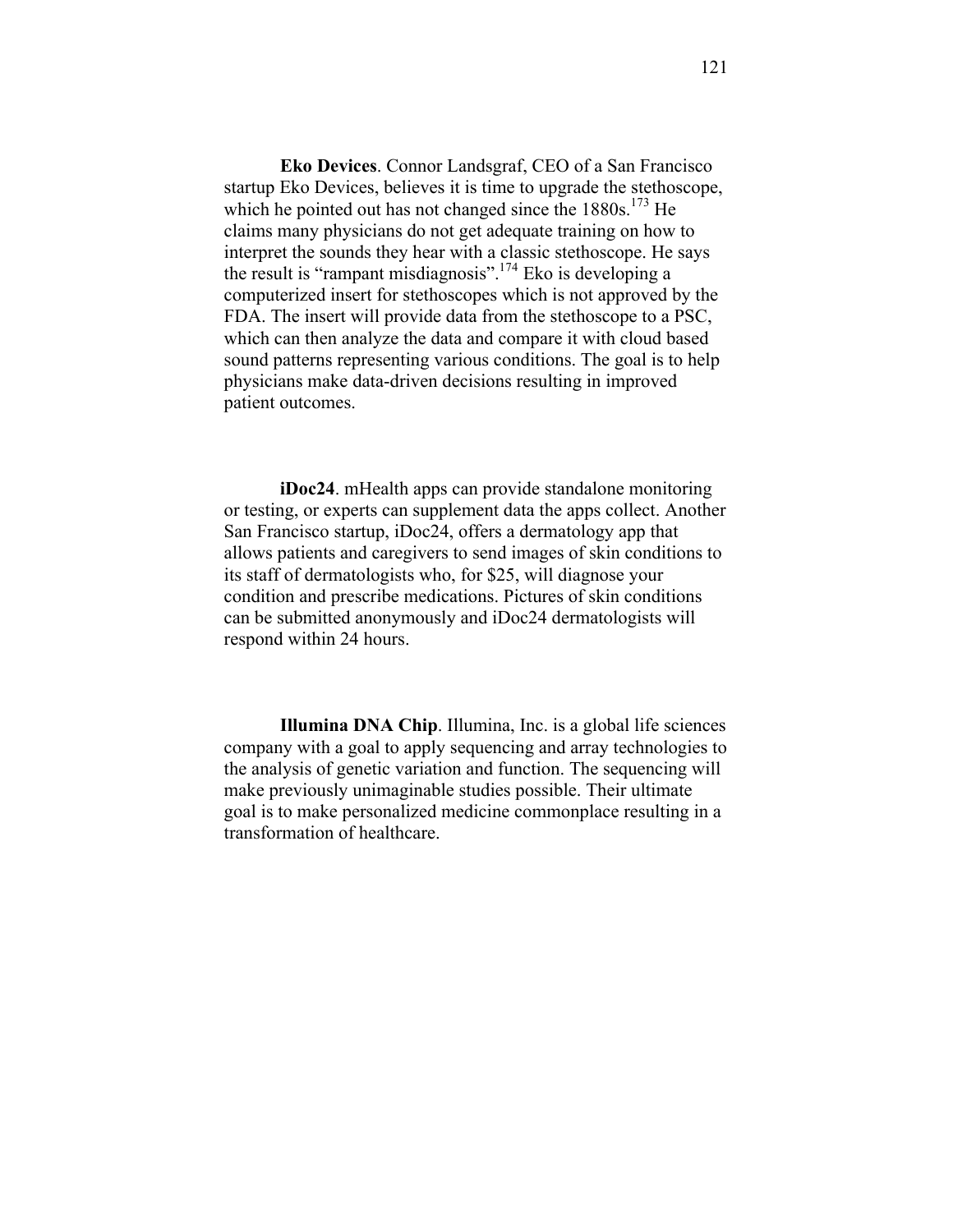Beginning in 1990, more than 200 scientists collaborated on a \$3 billion project to sequence the roughly 3 billion bases of human DNA. Between 2002 and 2008 the cost to perform the sequencing gradually declined from \$100 million to \$10 million. The introduction of next generation sequencing technology in 2008 led to a plummeting of the cost over the six years until now, bringing the cost down to a few thousand dollars.<sup>175</sup> In March 2014, Illumina claimed it had brought the cost of sequencing a human genome to \$1,000, a much anticipated target predicted some years ago and now fulfilled. President Obama in 2015 funded an initiative to sequence the genes of one million people. This is a large step toward individual gene sequencing.

Now, Illumina, Inc. has laid out a vision for a consumer product. The company believes it can build a DNA chip to plug into a smartphone, bringing genetic medicine into the world of consumer mHealth. Rick Merritt at *EE Times* has been following the development closely as reported in "DNA Chip Will Plug into Handsets."176 In a recent technology forum, Mostafa Ronaghi, Illumina's Chief Technology Officer, said that Illumina's technology would make the smartphone "a molecular stethoscope".<sup>177</sup> Ronaghi predicted that we would no longer need a primary care physician in the future because consumers will make genetic tests at home or in a clinic, and go directly to a specialist. He said this would happen in six to seven years.<sup>178</sup>

Illumina scientists and engineers are making progress toward development of an mHealth DNA chip, but considerable challenges remain. One of the biggest challenges is finding biocompatible interfaces between "wet and dry science".<sup>179</sup> The app may require as much as a half of a shot glass of blood to perform the required analysis. The app may also require more data than today's smartphones can process. At this stage, it appears that FDA approval is not imminent or that PCPs need to fear being replaced by smartphones, but the future may surprise us.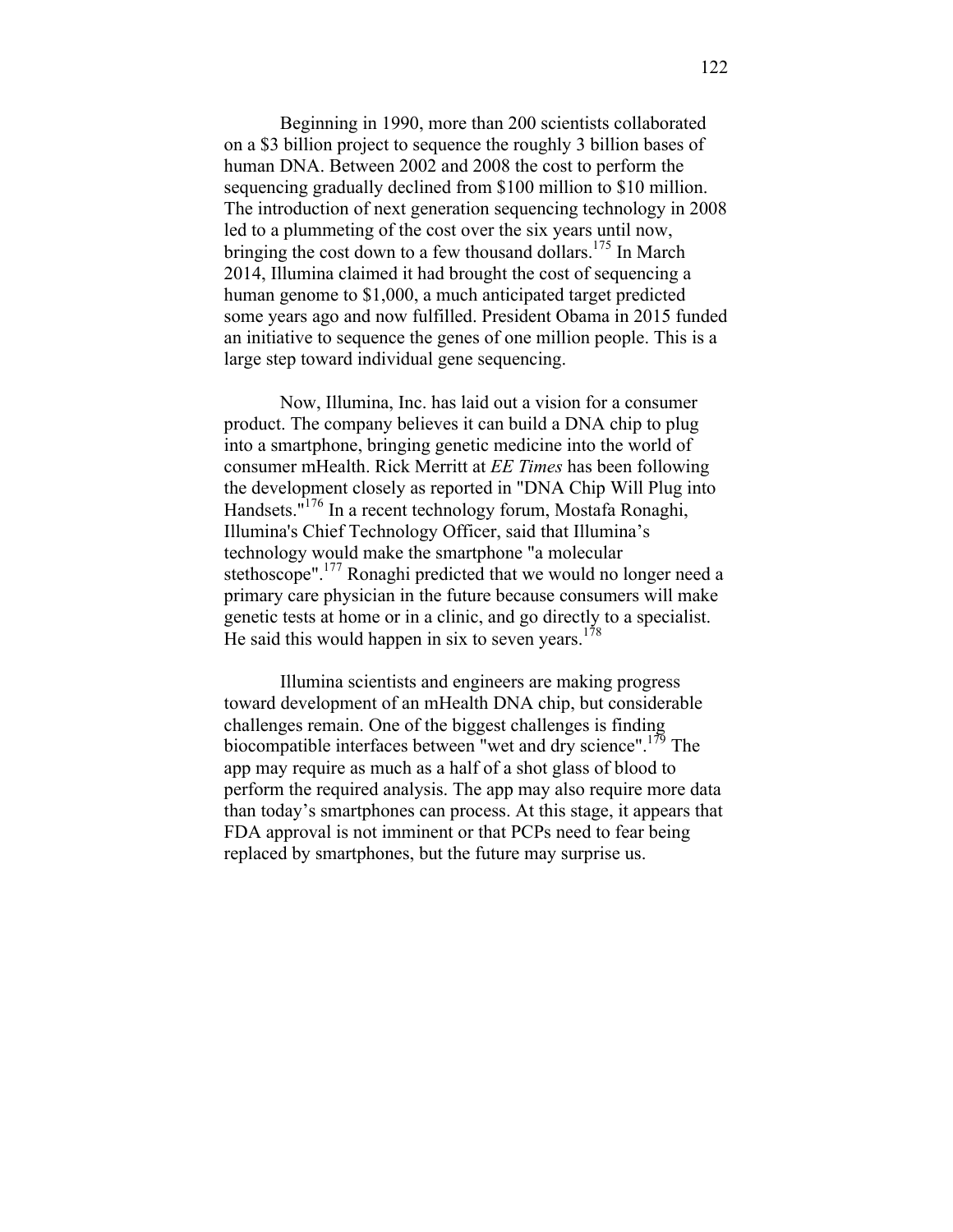**Cognoa**. Some mHealth apps, such as the Kinsa thermometer, deliver results directly to the consumer. In other apps, such as the Levo iPod Touch solution for tinnitus, the results require the app plus a practitioner. A new development is the use of mHealth in combination with artificial intelligence (AI). AI is intelligence exhibited by machines or software, not by humans. Cognoa, a Palo Alto, California startup, uses AI to analyze children's behavior from a video and questionnaire provided by the parents. The company analyzes the information using algorithms that can produce a risk score for autism and other developmental issues. The diagnoses take just three days. The company says many children get diagnosed too late and miss a window of opportunity where the children could receive the greatest benefit.

**Wearable Technology.** The realm of technology integration into our daily lives will extend far beyond smartphones and devices. A new category of consumer technology has opened up new opportunities for wearable items including watches, glasses, and clothing. Ralph Lauren is taking the lead with a new Polo Tech t-shirt. The shirts are interwoven with a set of sensors with close proximity to the body. The sensors can track heart rate, breathing rate, breathing depth, activity intensity, steps walked, calories burned, and heart rate variability. The data are transmitted from the shirts' sensors to a small transmitter device wearers can clip to shirt. The transmitter connects to an iPhone using a Bluetooth signal and relays the data to a Ralph Lauren iPhone app and probably to the Apple Health app.

A sub-category of wearable technology includes Band-Aid looking devices. Researchers from Northwestern University in Evanston, IL, and the University of Illinois at Urbana-Champaign have developed a wearable, wireless, skin-like device the researchers say can monitor cardiovascular and skin health 24 hours a day. The 2 inch long device is made with more than 3,500 tiny crystals organized on a thin, soft, and flexible strip consumers can attach directly to their skin. The device is nearly invisible and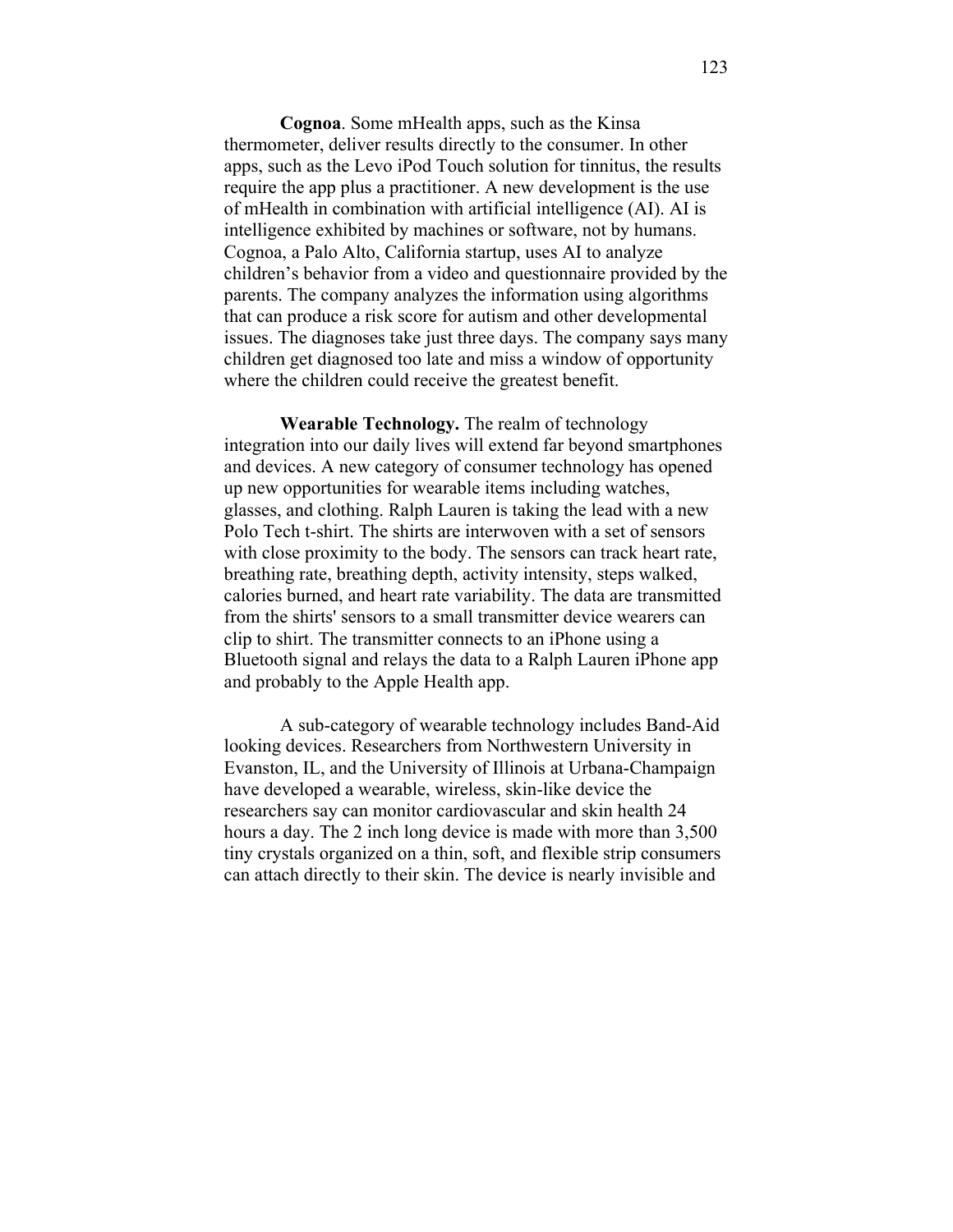it stretches, twists, and compresses just like skin itself. The device monitors blood flow, temperature, and skin hydration level.

## FDA Data Collection.

The FDA is encouraging the use of apps for data collection. During the H1N1 swine flu epidemic in 2009, some experimental drugs were used, but there was no efficient method of collecting data about adverse effects from taking the drugs. The FDA developed a smartphone app to provide reporting direct from the patient.<sup>180</sup> Collecting data directly from the public may turn out to be a boon for public health agencies and epidemiologists. As the accountable care model rolls out, health providers are going to become very interested in learning as much as possible about the population for which they will be providing care. Gathering data from the community could help healthcare planners design appropriate clinics.

### Self Diagnosis

Home monitoring of blood glucose or blood pressure is not new. Gathering such data on a regular basis can help consumers with chronic illness to manage their condition. A more recent trend is gathering data such as cholesterol or C-reactive protein, a marker for detecting inflammation, for the purpose of self diagnosing conditions such as cardiovascular disease. Another example is UMSkinCheck, a free mHealth app from the University of Michigan letting consumers perform a skin cancer self-exam. The app provides surveillance allowing users to complete and store a full body photographic library, track detected moles or lesions, download informational videos and literature, and locate a nearby skin cancer specialist.<sup>181</sup>

Healthcare apps and devices can provide useful information for managing chronic illness or detecting a medical condition needing attention. Some physicians I know are very concerned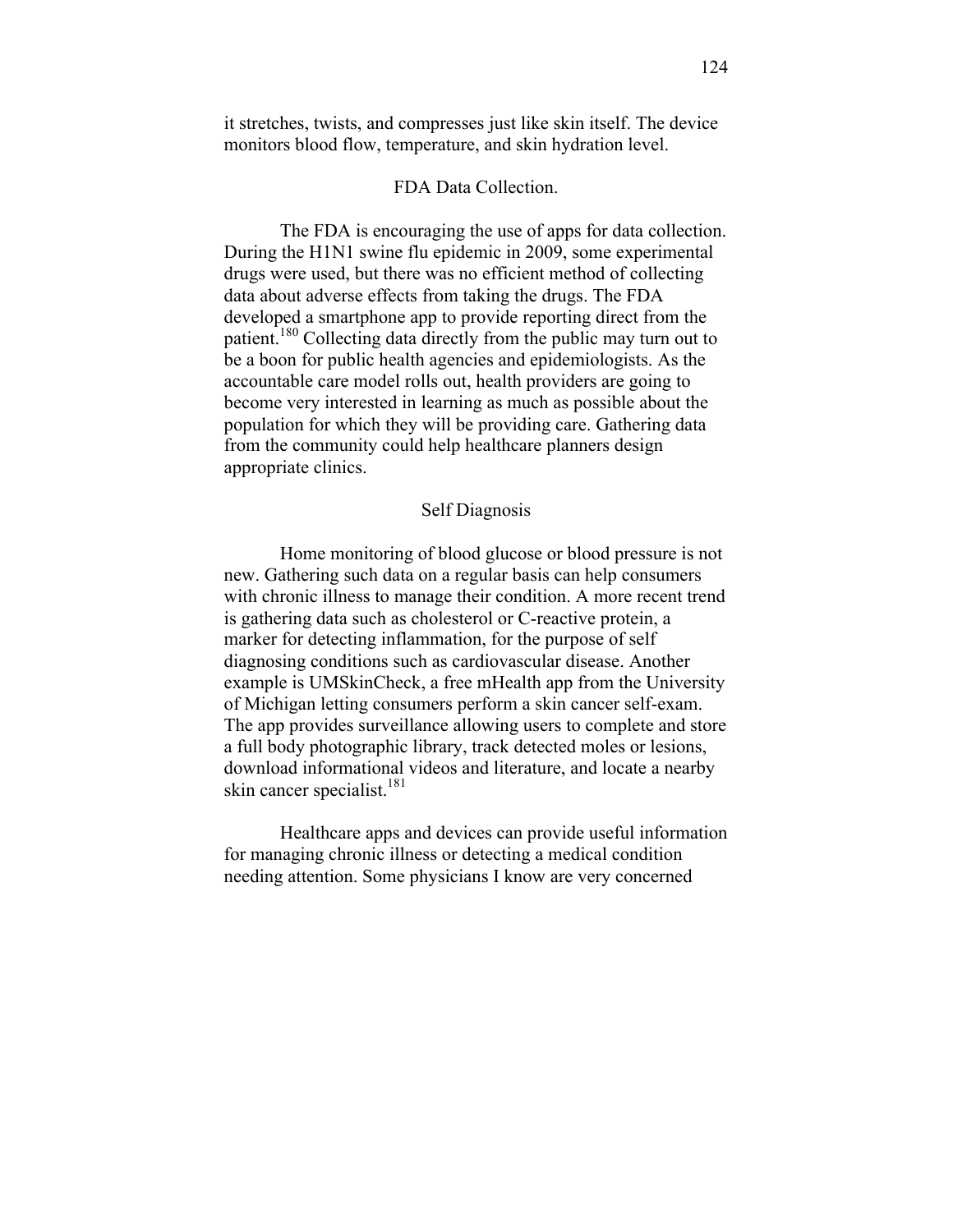about a trend toward self diagnosis. They are worried consumers will self diagnose and then self medicate with an ever expanding array of over the counter drugs. Some are concerned about lost revenue from profitable tests consumers can now perform on their own. The ultimate concern is a person could self treat with a fatal result. The concern is legitimate, but the trend is likely to continue as self diagnostic technology becomes more affordable and ubiquitous. TV advertising of medical conditions and related drugs may lead consumers to unnecessarily self diagnose. Healthcare resources on the web need to put up the red flag of caution and urge consumers to take the data they gather to their doctor before making conclusions about what treatment may be needed.

#### Self Diagnosis with Isabel

Very few physicians would say their diagnoses are right 100% of the time. One physician told me he would feel good if he were right 75% of the time. Unfortunately, sometimes a diagnosis is seriously wrong and leads to a bad outcome. In 1999, Jason and Charlotte Maude took their 3 year old daughter, Isabel, to the local hospital where she was misdiagnosed and had nearly fatal consequences. Isabel had chicken pox, and a new set of symptoms prompted her hospital visit. A physician told Jason and Charlotte Isabel's symptoms were typical of the chicken pox from which she was suffering. Isabel was later diagnosed with serious complications of chicken pox: Toxic Shock Syndrome and Necrotizing Fasciitis. Isabel spent two months in the hospital, including a month in the pediatric ICU after experiencing multiple organ failures and cardiac arrests.182 Isabel was brought back from the brink and is now a healthy and beautiful young woman.

Rather than suing the hospital for the diagnostic error, Jason and Charlotte formed a company, Isabel Healthcare, to develop a better way to perform diagnoses. Their initial idea was the failure in Isabel's diagnosis was the physician failed to ask the simple question of what else could this be. Isabel Healthcare's first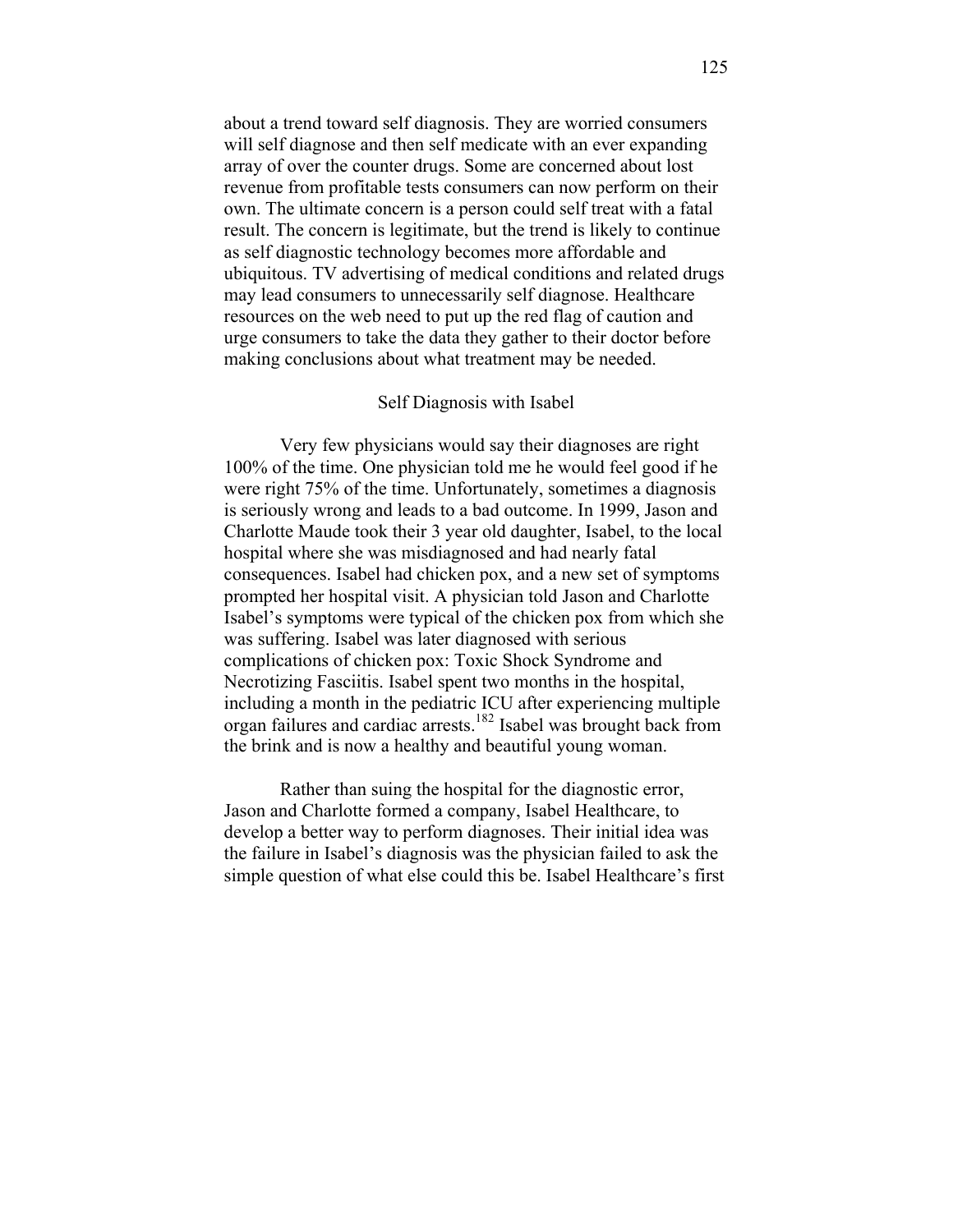product, Isabel, was a web based Diagnosis Checklist System designed to assist clinicians in forming a diagnosis in which they can feel confident. Isabel enhances the process of determining a diagnosis by supplementing the expertise of the clinician.<sup>183</sup>

Isabel Healthcare believes the most effective way for clinicians to improve the quality and speed of diagnosis is for them to develop a comprehensive list of diagnostic possibilities for a patient. The Isabel Healthcare software can be integrated with the EHR workflow of a hospital or during a consultation with the patient. The company says clinicians who 'Isabel' their patients at an early stage are able to substantially reduce clinical risk by ensuring important possible diagnoses have not been missed.

"Patients are experts on their symptoms and doctors are experts in working out their probable causes. Patients and doctors need to work together to formulate a list of possible diagnoses." said Jason Maude, Chief Executive of Isabel Healthcare.<sup>184</sup> Some physicians cringe at the thought of self diagnosis, but others see the potential to enhance their productivity by having the patient, with Isabel Healthcare's assistance, develop a first pass at a possible illness or disease. By collaborating, a synergy can develop whereby patients and their medical providers can embark on a safe and effective treatment program. A study by Graber and Mathew published in the *Journal of General Internal Medicine* found Isabel software suggested the correct diagnosis in 48 of 50 (96%) complex cases. 185

Isabel Healthcare software is now available as an mHealth app. Like the web based tool, the app uses a technology called differential diagnostics. After entering your age, gender, and the region of the world where you live, you enter all the symptoms you are experiencing. The Isabel app instantly returns a list of possible diagnoses from a database of more than 6,000 diseases. Self diagnosis and research by patients can be helpful. No physician can possibly read every journal article and know about every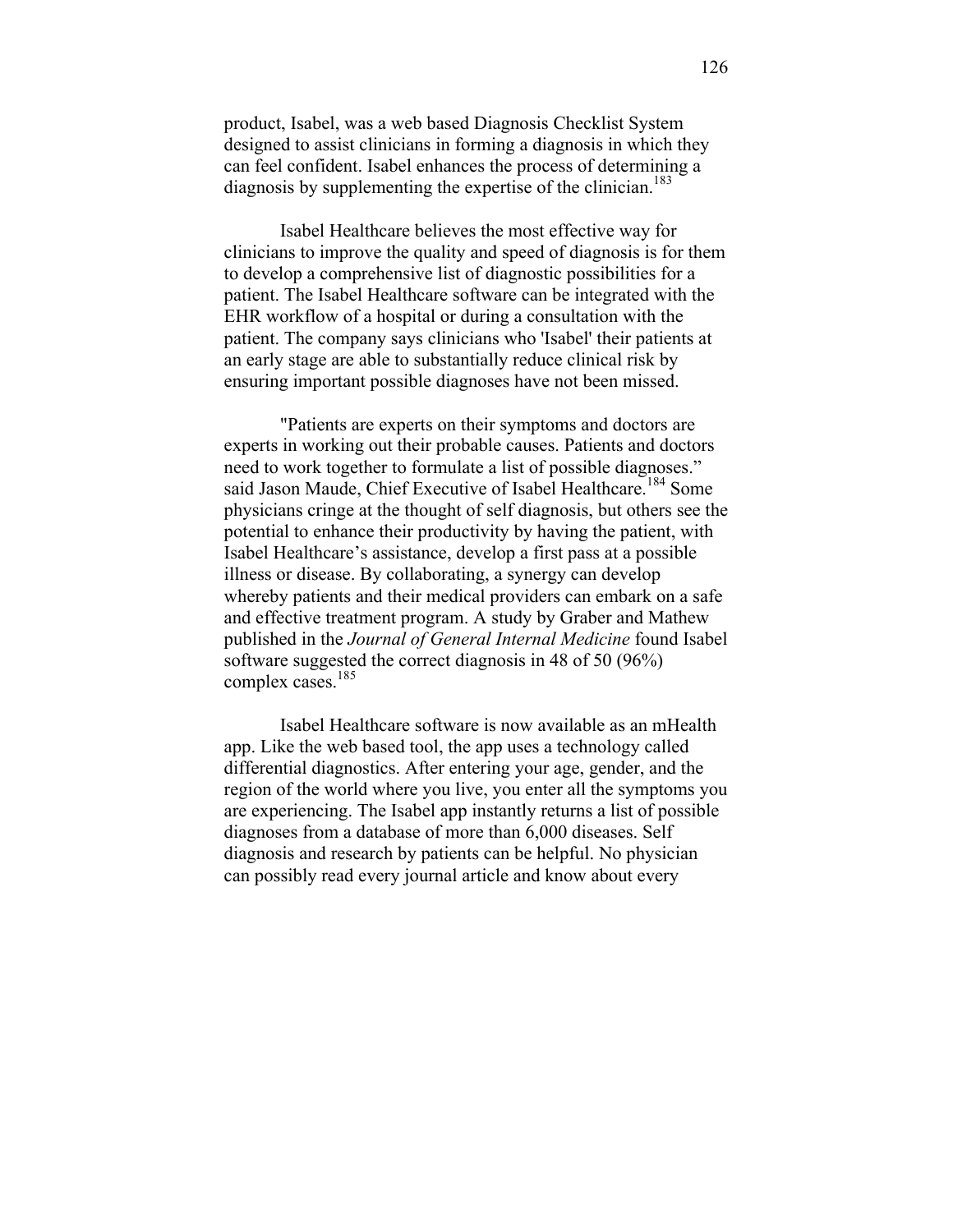medication. As of December 31, 2013, the FDA has approved 1,453 drugs. $186$ 

There is a broader set of issues with regard to diagnosis in general. For almost every set of symptoms there will be a long list of potential diagnoses. A balance needs to be reached between identifying all possible diagnoses and diagnoses that should be explored. As in the case of Isabel Maude, a patient may have a rare condition that can only be diagnosed with expensive or potentially dangerous testing. Dr. Dempsey Springfield, an Orthopedic Surgeon in Boston, MA said, "The physician must weigh the relative risks and benefits of ruling a particular diagnosis in or out. The most experienced physicians select those diagnoses with the most likelihood of being accurate plus those if missed would have the most severe consequence, and pursue them first." As the practice of medicine has become more sophisticated, patients have increased their expectations. Physicians feel the pressure to determine the right diagnosis quickly and therefore broaden the list of diagnoses to exclude. Dr. Springfield added, " Thirty years ago a physician could be very thorough and still not do excessive testing. Today, the amount of testing and number of diagnoses to be excluded, if one is to be completely thorough, has expanded dramatically." If a patient comes to a physician with their own list of potential diagnoses and the odds of their likelihood, the patient and physician will have to decide how many to investigate. Physicians carry a large responsibility amidst complex situations and high expectations. Dr. Springfield said, "One of the reasons it is called the practice of medicine is the physician is always learning and improving their diagnostic skills."

A *Wall Street Journal* article, "A Better Online Diagnosis Before the Doctor Visit", cited a survey by Philips North America of more than 1,000 people about their use of online diagnostic tools. More than 40% said they were comfortable using websites to check their own symptoms. One fourth said they used self diagnostic tools as often as they visit their doctor. About the same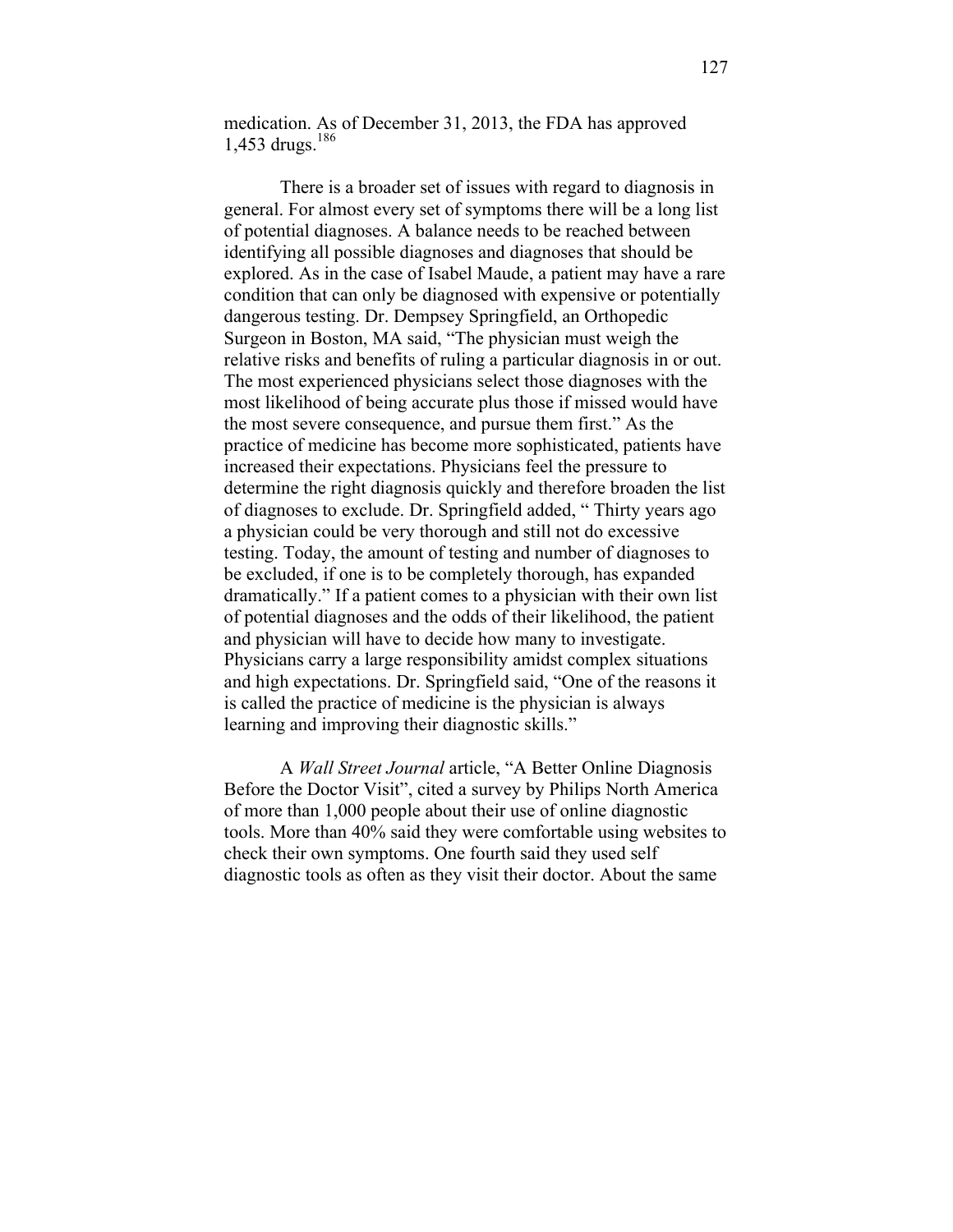number said they used online tools instead of visiting their doctor.<sup>187</sup> I believe self diagnosis is here to stay.

## Sequencing the Baby's Genome

The ultimate self diagnosis may come from our genes. The dramatic reduction in the cost of gene sequencing is similar to Gordon Moore's iconic observation computing power tends to double and its price falls in half every 2 years.<sup>188</sup> This has held true for nearly 50 years with only minor revision.<sup>189</sup> Does this mean all of us will be sequencing our genomes? Yes, that is likely, and some will push the envelope even further. Razib Khan decided to sequence the genome of his unborn son, who was later born in early June 2014 in California. In "How a Geneticist Sequenced His Unborn Son's Genome, Using Do-It-Yourself Biology Tools", Khan said that he believes our genetic data and that of our unborn children belong to us.<sup>190</sup> Physicians and policymakers will not necessarily agree, and many debates will be ignited in the months and years ahead.

Khan said that his son turned out to be a "normal kid".<sup>191</sup> He used publicly available analytics tools to study the 43 gigabytes about his unborn son's genome. Fortunately, he found nothing alarming or even unusual. But, what if he had found some disturbing news such as his son would be born with some disability or with a likelihood of some future fatal disease? What actions would he and his wife decide to take and what ethical issues would arise? I don't think we know even a small fraction of the issues ahead. However, some things are certain. The price of sequencing will continue to decline and the availability of big data about our children and us will be commonplace.

On January 30, 2015, President Obama announced a precision medicine initiative to greatly expand the potential of sequencing the human genome.<sup>192</sup> Precision medicine, also known as personalized or individualized medicine, may lead to identifying